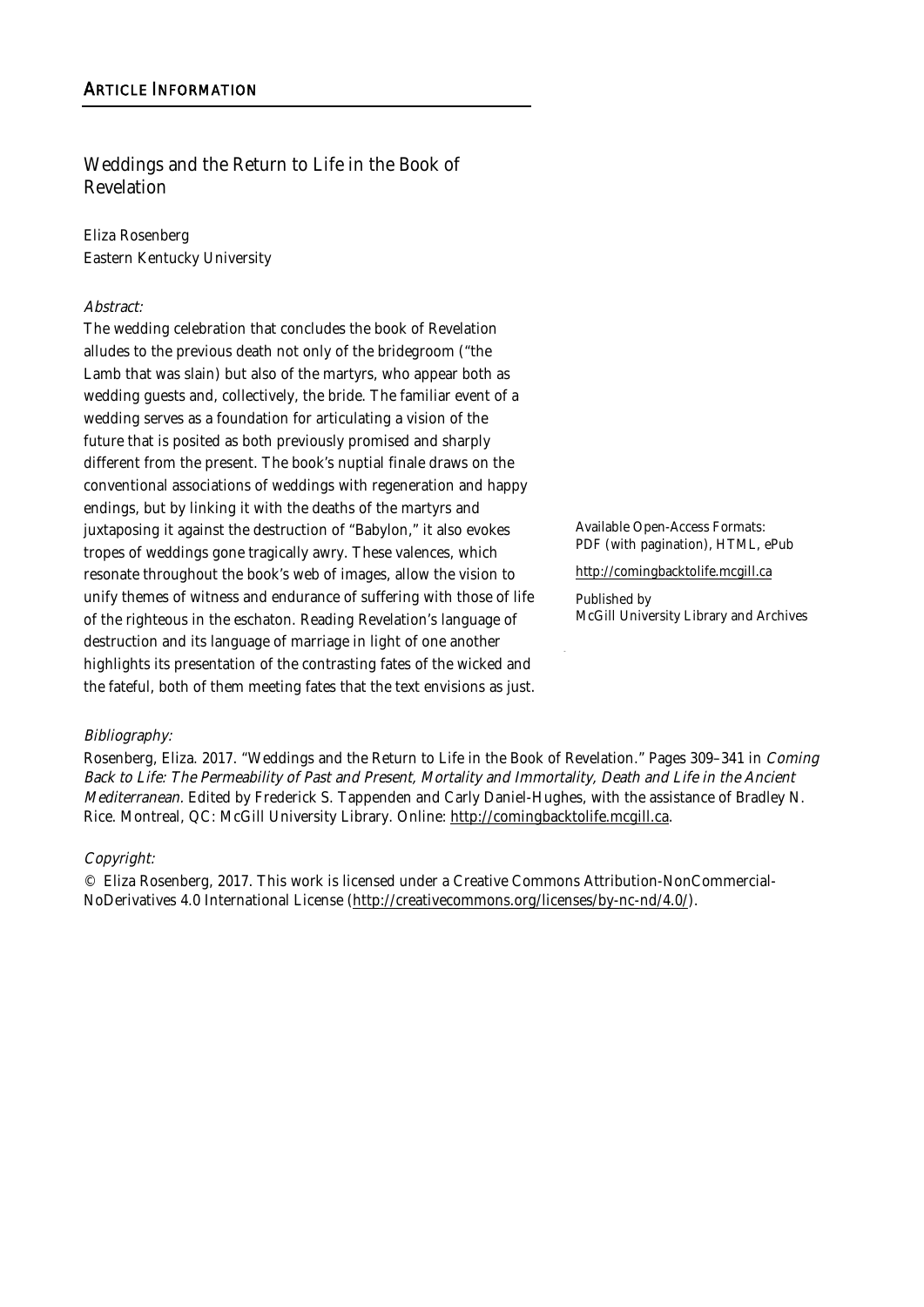# Weddings and the Return to Life in the Book of Revelation

Eliza Rosenberg Eastern Kentucky University

#### I. INTRODUCTION

The climax of Revelation juxtaposes spectacular violence and a spectacular wedding, both of which are culminations of themes present throughout the book. Violence is manifest in the repeated evocations of the Lamb whose killing has been emphasized previously [\(Rev](http://www.academic-bible.com/bible-text/Revelation5.6/NA/) 5:6, [12;](http://www.academic-bible.com/bible-text/Revelation5.12/NA/) [7:14;](http://www.academic-bible.com/bible-text/Revelation7.14/NA/) [12:11;](http://www.academic-bible.com/bible-text/Revelation12.11/NA/) [13:8\)](http://www.academic-bible.com/bible-text/Revelation13.8/NA/), and also in the references to those who have been "beheaded for their testimony to Jesus" ([Rev](http://www.academic-bible.com/bible-text/Revelation20.4/NA/) [20:4;](http://www.academic-bible.com/bible-text/Revelation20.4/NA/) cf.  $12:17$ ;  $19:10$ ) and otherwise had their blood shed  $(17:6;$ [18:24;](http://www.academic-bible.com/bible-text/Revelation18.24/NA/) [19:2\)](http://www.academic-bible.com/bible-text/Revelation19.2/NA/). Their mention here recalls others who are described as having suffered as witnesses (e.g., [1:10,](http://www.academic-bible.com/bible-text/Revelation1.10/NA/) [13;](http://www.academic-bible.com/bible-text/Revelation1.13/NA/) [6:9](http://www.academic-bible.com/bible-text/Revelation6.9-11/NA/)-11; [11:2](http://www.academic-bible.com/bible-text/Revelation11.2-10/NA/)-10; [12:11,](http://www.academic-bible.com/bible-text/Revelation12.11/NA/) [17;](http://www.academic-bible.com/bible-text/Revelation12.17/NA/) [13:5](http://www.academic-bible.com/bible-text/Revelation13.5-7/NA/)–7; [16:6\)](http://www.academic-bible.com/bible-text/Revelation16.6/NA/). These figures experience resurrection during the narrative's climactic confrontation, at which time "the souls of those who had been beheaded for their testimony to Jesus and for the word of God . . . came to life and reigned with Christ a thousand years" ([20:4\)](http://www.academic-bible.com/bible-text/Revelation20.4/NA/). The resurrection of the faithful receives further emphasis in the description of the New Jerusalem's divine throne room, in which "[God's] slaves will worship him; they will see his face, and his name will be on their foreheads . . . and they will reign forever and ever"  $(22:3-5)$  $(22:3-5)$  $(22:3-5)$ . It is from this throne room that flows "the river of the water of life . . . on either side [of which] is the tree of life with its twelve kinds of fruit, producing its fruit each month; and the leaves of the tree are for the healing of nations"  $(20:1-2)$  $(20:1-2)$  $(20:1-2)$ . The setting right of their deaths is accomplished by resurrection, a resurrection which, I shall argue, caries a distinctly nuptial tone.

The situation in the New Jerusalem is mirrored by the one of "Babylon." It is also connected to it: a wedding acclamation follows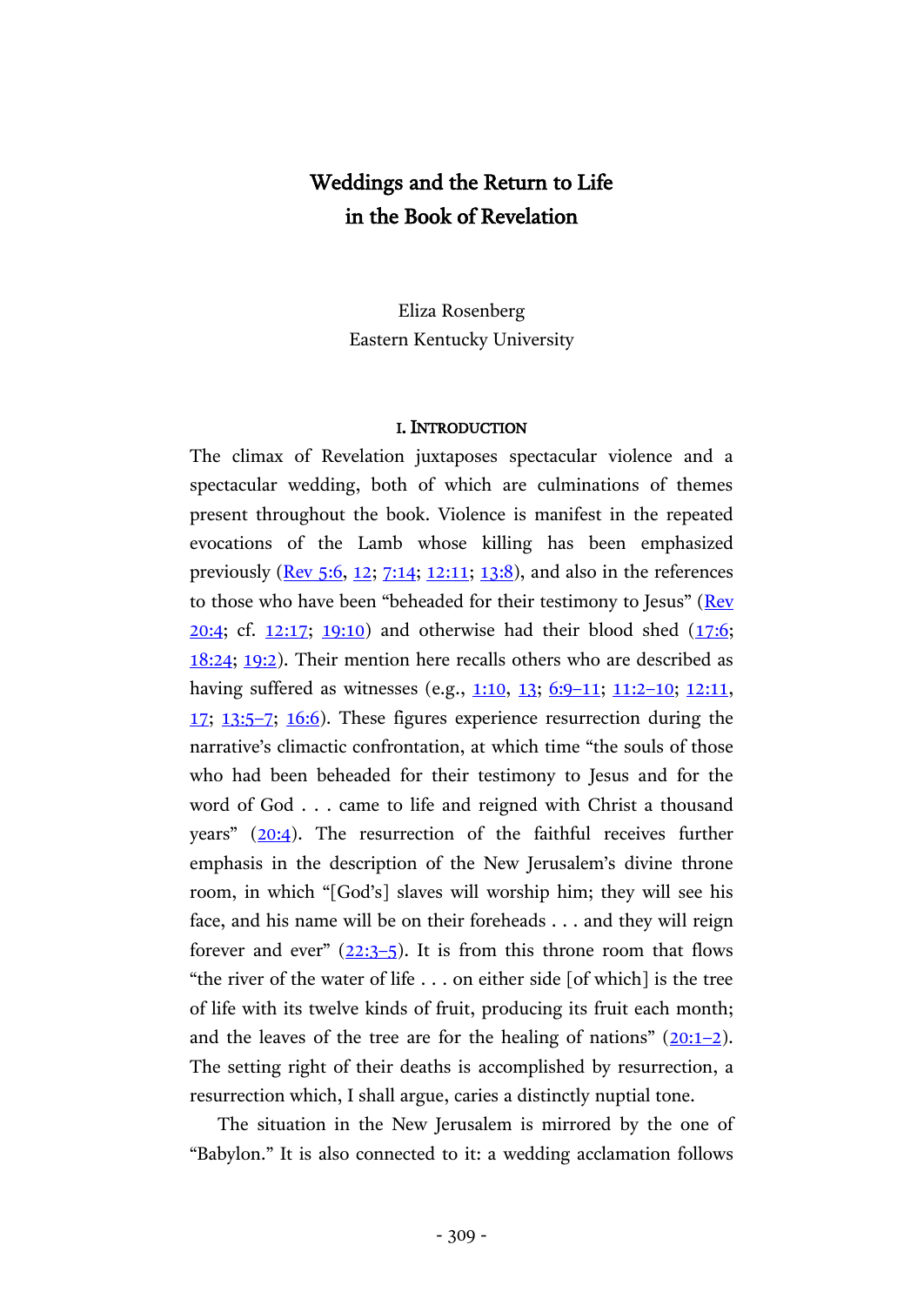immediately  $(19:6-10)$  $(19:6-10)$  upon the punishment of "Babylon," that is, Rome and her vassal kings (17:1–19:5), just as the bride's arrival and the marriage banquet  $(21:1-22:5, 14-17)$  $(21:1-22:5, 14-17)$  $(21:1-22:5, 14-17)$  $(21:1-22:5, 14-17)$  follow immediately upon the defeat  $(Rev 19:11-21)$  $(Rev 19:11-21)$  and judgment  $(Rev 20)$  of the satanic forces. Revelation embeds the wedding theme more deeply than is necessarily apparent to modern readers, using references that would have been plain to its initial audience: the song acclaiming the impending wedding of the Lamb and his bride  $(19.6-8a)$ ; the detailed description of the New Jerusalem's clothes and preparation  $(19:7-8)$  $(19:7-8)$  and adornment  $(21:19-21)$  $(21:19-21)$ ; the celestial Jerusalem's highly visible procession toward the Lamb  $(21:2-4)$  $(21:2-4)$ ; and invitations to the wedding feast  $(19:9; 22:17)$  $(19:9; 22:17)$ . A few authors have recently begun to devote some attention to this theme (notably: Miller 1998; McIlraith 1999; Zimmerman 2003; Tavo 2006, 296ff.; Huber 2007, 127–78). In partial keeping with some of them, notably Zimmerman (2003), I suggest that Revelation's repeated references to multipurpose festival accoutrements, especially crowns and the bestowing of new clothes, acquire a nuptial resonance as the text's imagery of victory and celebration coalesce in the nuptial finale.<sup>1</sup>

<sup>&</sup>lt;sup>1</sup> Two caveats are necessary before proceeding in this discussion. First, my focus is on Revelation's bridal figure, which is a shifting collective of the faithful. Revelation's nuptial imagery, like ancient wedding imagery generally, tends to emphasize the bride and treat the bridegroom's nuptial role only incidentally. Gendered transformations are very much connected to the Lamb, as Stephen D. Moore (1995) and Christopher Frilingos (2003) have both notably explored in depth. As Revelation's fundamental nuptial dichotomy is between the bride and the anti-bride, however, the gendered transformations of the Lamb form a separate subject of inquiry that I have not attempted to incorporate systematically here. Second, ancient nuptial imagery operates on an implicit set of gender, sexual, and status norms. My aim here is to illuminate how Revelation's narrative of resurrection participates in this nuptial imagery, not to reiterate the findings of a vast literature on gender and sexuality in antiquity.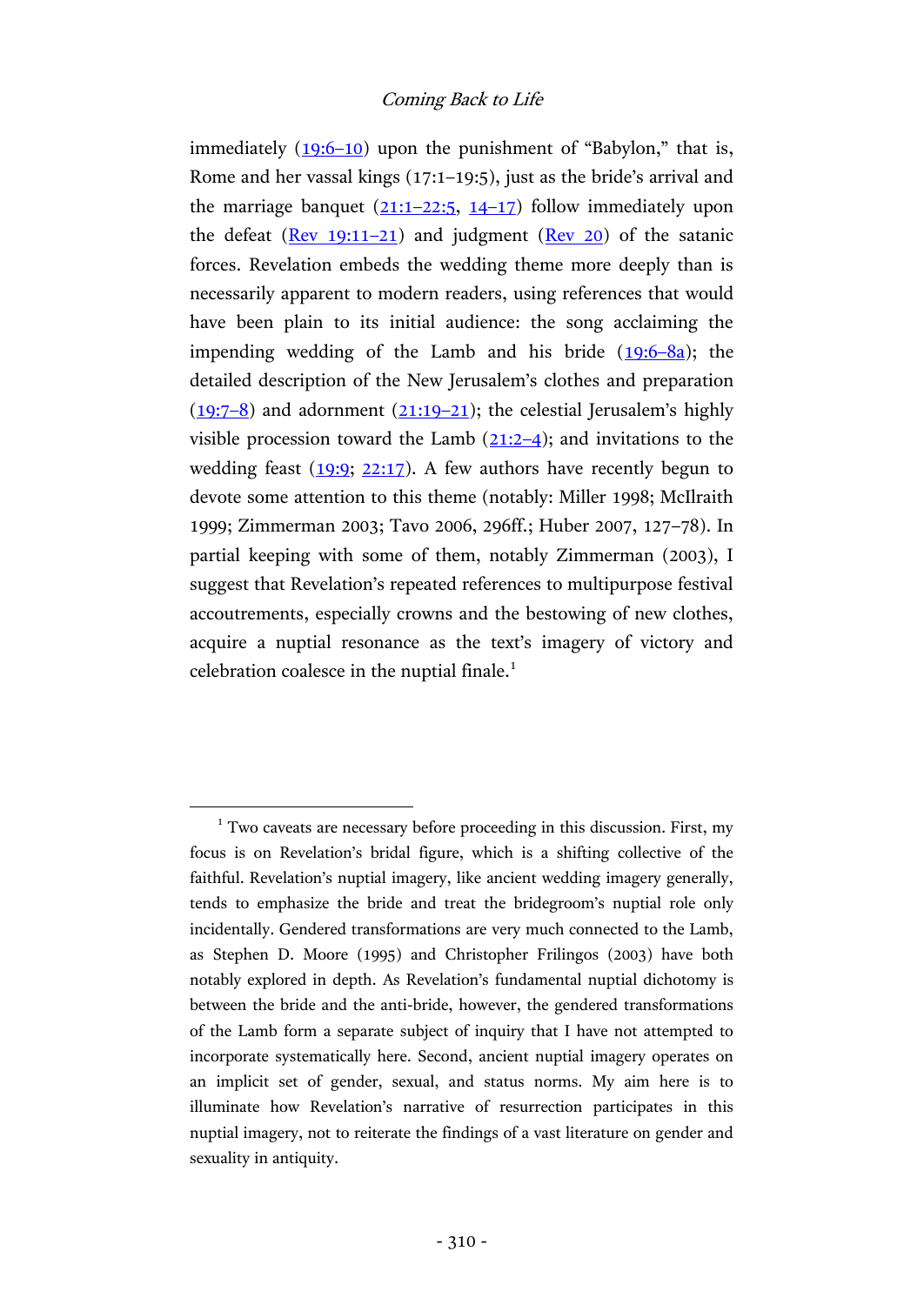#### II. VIRGIN BRIDES

Revelation presents the nuptial reward of the faithful as recompense for the suffering they are exhorted to endure. Similar constructions are not uncommon in biblical and classical narrative, where marriage can be the key result of athletic or military victory as it is in Rev 20– 21. Other examples include David's marriages to both Michal [\(1 Sam](http://www.academic-bible.com/bible-text/1Samuel18/bhs/) [18\)](http://www.academic-bible.com/bible-text/1Samuel18/bhs/) and Abigail [\(1 Sam](http://www.academic-bible.com/bible-text/1Samuel25/bhs/) 25), the reunion of Odysseus and Penelope in last quarter of the Odyssey, the victories of Perseus and Theseus, Aeneas's marriage to Lavinia in book 12 of the Aeneid, and the winning of Atalanta's hand (see further Schear 1984; Glass 1987; Archer 1990, 194; Satlow 2001a, 163–64; Campbell 2003, 110–11; Brodsky 2006, 91–103; Hersch 2010, 114–22). Visual art can draw this association through elements shared by the celebrations of marriage and victory, such as crowns and wreaths, acclaiming musicians and crowds, festive decorations, and chariot processions. Such associations have been explored at length in Athenian vases by Oakley and Sinos (1995, 44–45) and E. A. Mackay (1995, 299–301). Revelation's juxtaposition of massive violence and extravagant wedding celebrations would have been familiar as well. Odysseus's slaughter of Penelope's suitors, the massacre of the men of Shechem's city by the sons of Jacob [\(Gen](http://www.academic-bible.com/bible-text/Genesis34/bhs/) 34), and Samson's blood wedding  $(\underline{Judg 14})$  are only a few such instances. In many of these cases, the juxtaposition is presented as poetically just: the wicked and the faithful have been earning their respective recompenses over the course of the narrative. Revelation expands this justice by resurrecting the fallen faithful for their wedding.

When Babylon falls, those who were responsible for the slaughter of the witnesses receive their wages, and in the wedding that follows, the faithful receive theirs. The justice of this outcome, in Revelation's logic, emerges in tracing the appearances throughout the vision report of groups of martyrs. Three are of special note: the martyr souls under the altar who cry out for vengeance and "were each given a white robe and told to rest a little longer, until the number of both their fellow slaves and of their brethren, who were soon to be killed as they had been killed themselves, would be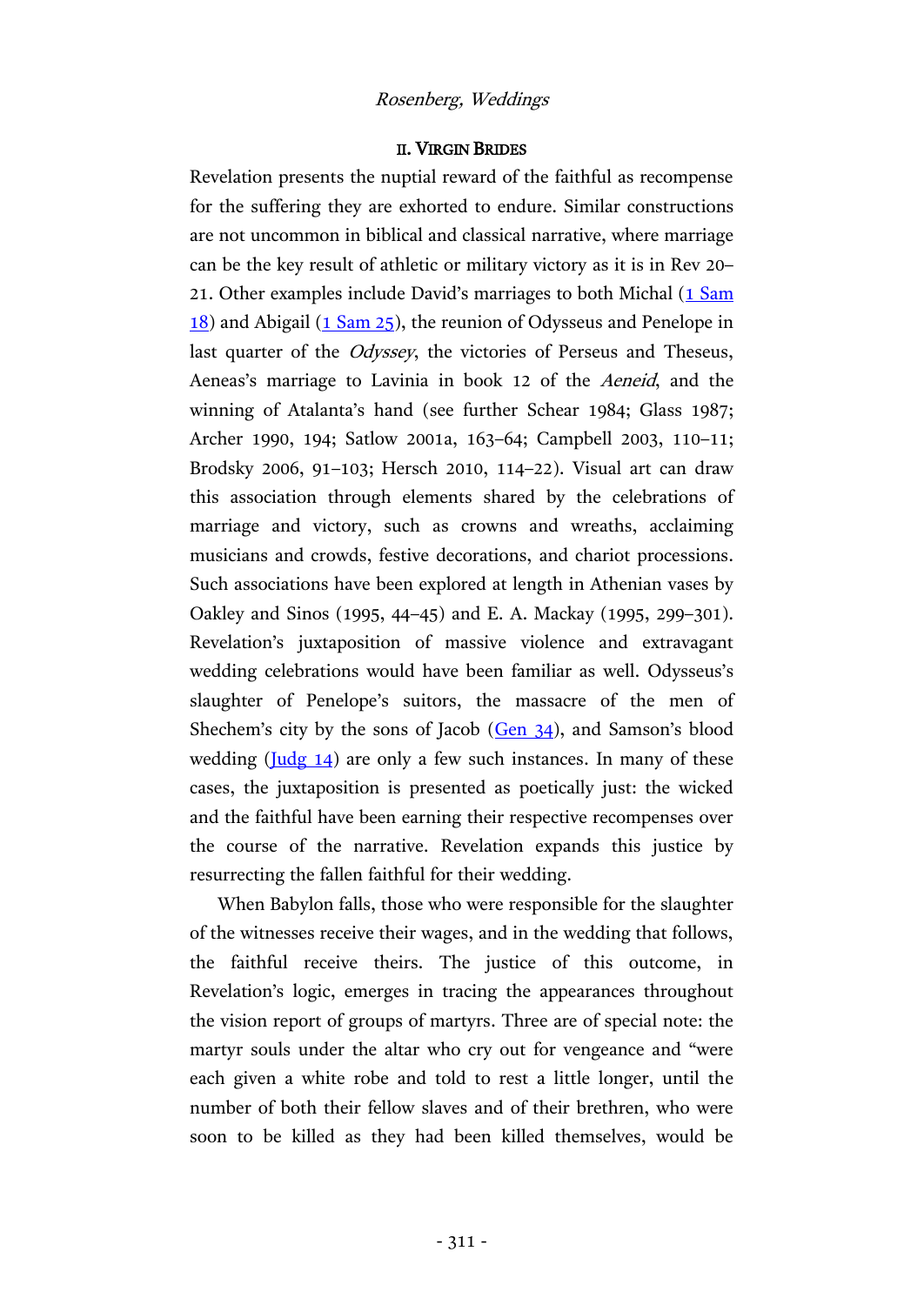complete" ( $\frac{\text{Rev } 6:11}{\text{S}}$  $\frac{\text{Rev } 6:11}{\text{S}}$  $\frac{\text{Rev } 6:11}{\text{S}}$ ); those "who have come out of the great ordeal and have washed their robes and made them white in the Lamb's blood" ( $\text{Rev } 7:14$ ); and above all, the hymn-singing "144,000 redeemed from the earth [who] have not defiled themselves with women, for they are virgins [παρθένοι]" who "have been redeemed from humanity as first fruits for God and the Lamb, and in their mouth no lie was found: they are blameless  $\left[\frac{\hat{\alpha}}{\mu}\omega\mu\omega\right]$ " (Rev [14:1](http://www.academic-bible.com/bible-text/Revelation14.1-5/NA/)–5). The situation of the first two groups is appropriate for a resurrection that occurs at a wedding, given that the literary figures and visual conventions are based on actual practices. The bride's bath and the special vessel (λουτροφόρος) used for it are regular subjects on Greek ceramics (especially λουτροφόροι), while Latin elegiac poetry in particular refers to the bride's wardrobe, with the bridal veil and sometimes shoes serving as metonymy for the bride in Greek and Roman visual art and in Latin poetry.<sup>2</sup> New clothes and special baths were, however, also characteristic of a number of transitions and ceremonies (e.g., baptism, toga virilis, burial). They gain a nuptial cast in Revelation in part because it is with a wedding rather than, for example, a baptism that the narrative concludes. This cast takes on a stronger tint given their similarity to the 144,000 who are called παρθένοι, a designation contributing to the sense of consummation in the resurrection at the book's conclusion.

Throughout the ancient Mediterranean world, first-time brides, but not first-time grooms, were expected never to have had sexual intercourse before their weddings. The observances of the wedding chamber itself (e.g., other women "bedding down" the bride) focused solely on the bride's initiation into sexual activity. This was a significant enough part of observances that the epithalamium, literally "[a song] for the bridal chamber," originally was a genre exclusive to this occasion. By the turn of the eras, it had broadened

<sup>&</sup>lt;sup>2</sup> On the bride's wardrobe and its representation, see Bennett and Tyrrell 1991; Oakley and Sinos 1995, 6–8, 16–21, 25–26; Vérilhac and Vial 1998, 304– 12; La Follette 2001; McNeil 2005; Hersch 2010, 94–112; Hersch 2009. On the bridal bath, see Rehm 1994, 14, 30–32; Oakley and Sinos 1995, 15–16, 43–47; Vérilhac and Vial 1998, 293–97; Smith 2005, 1–9.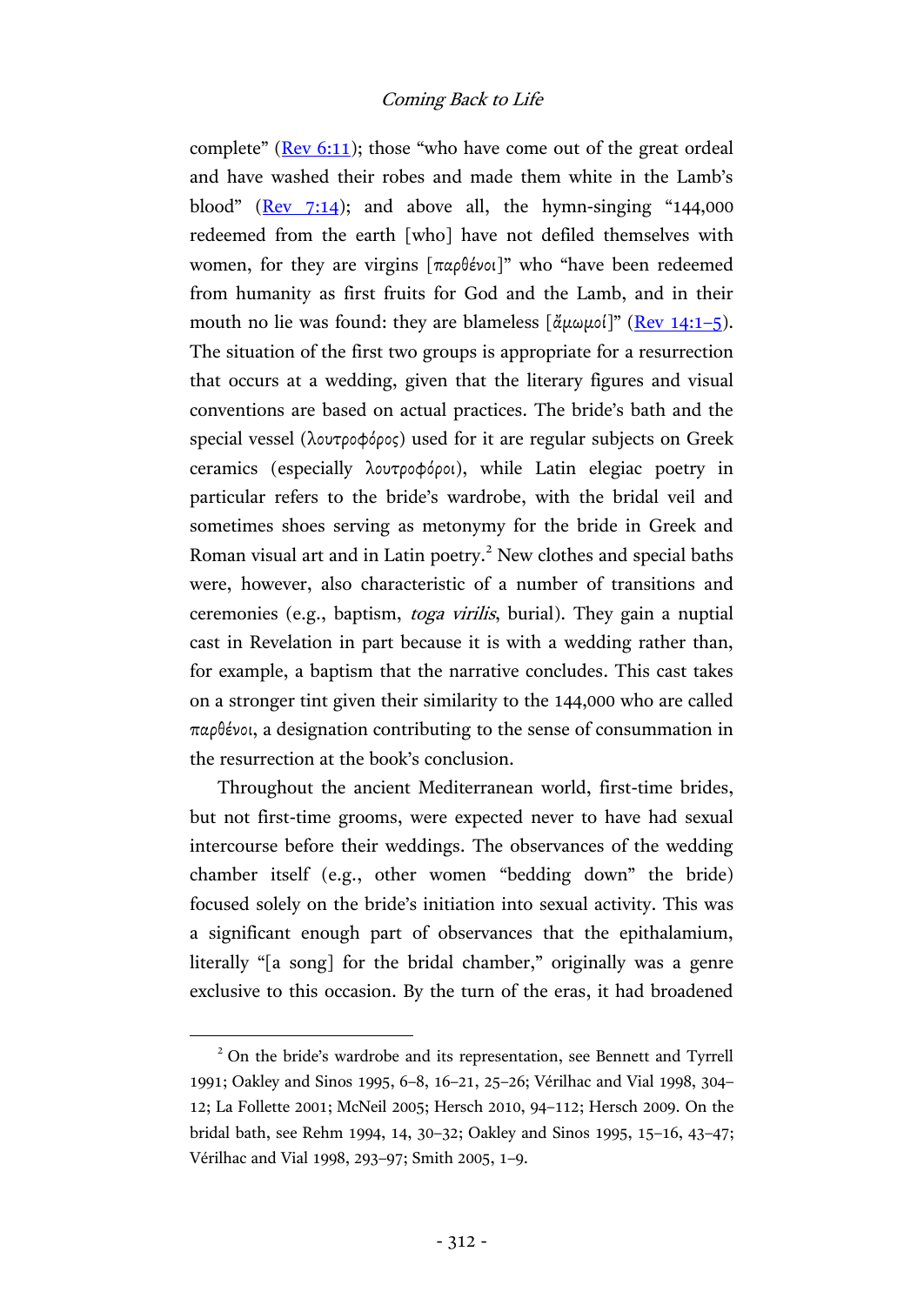to mean a wedding song of any kind, but as Sissa (1990), Alberici and Harlow (2007), and Hanson (2007) observe, authors as diverse as medical writers, satirists, and political moralists mark female, and only female, sexual debut.<sup>3</sup> In fact, Rev [14:4](http://www.academic-bible.com/bible-text/Revelation14.4/NA/) may be the earliest instance of a masculine form. Its only potential competitor, Joseph and Aseneth, addresses the strangeness of it directly. While the text repeatedly designates Aseneth a παρθένος without any comment, characters explain their application of the term to Joseph. Aseneth's father Pentephres tells her that "Joseph is a man who worships God, self-controlled [σώφρων], and a virgin [παρθένος] like you today"  $(4:9)$ <sup>4</sup>. As Joseph himself later explains, "it does not befit a man who worships God to sleep with his wife before the wedding"  $(21:1)$  $(21:1)$ . The exceptional character of male virginity persisted, such that in Achilles Tatius's third-century CE romance Leucippe and Clitophon, the eponymous hero assures his faithful beloved that "I have imitated your virginity, if there can be any virginity in men ( $\mu \varepsilon$ ) παρθενίαν μεμιμημένον, εἰ τις ἔστι καὶ ἐν ἀνδράσι παρθενία)" (Leucippe [and Clitophon](https://archive.org/stream/achillestatiuswi00achiuoft#page/280/mode/2up) 5.20.5).<sup>5</sup> Longus's romance Daphnis and Chloe is also among the handful of narratives concerned with male "chastity," but retains the conventional view of virginity as female. When Chloe attains nubility, her foster mother advises Chloe's foster father "to give Chloe in marriage [ἐκδιδόναι] and not to keep a girl [κόρην] of her age at home much longer. After all, any day now she might terminate her virginity [τὴν παρθενίαν ἀπολέσαι] while she is out with the flock and make a man [ἄνδρα ποιήσεται] out of a shepherd boy in exchange for apples or roses" (Longus, *[Daphnis and Chloe](https://archive.org/stream/daphnischloe00long#page/164/mode/2up)* 3.25.1–

<sup>&</sup>lt;sup>3</sup> See also Zeitlin 1996, 234-36; for a related phenomenon in rabbinic contexts, see Langer 1995.

<sup>&</sup>lt;sup>4</sup> All translations of Joseph and Aseneth are from Burchard 1985; the Greek text is from Burchard 2003. The embedded hyperlinks direct to the older translation of [Brooks \(1918\).](https://archive.org/stream/josephasenathcon00broo)

<sup>&</sup>lt;sup>5</sup> All translations of *Leucippe and Clitophon* are either from or adapted from Gaselee 1969; the embedded hyperlinks direct to the earlier Loeb edition, [Gaselee 1917.](https://archive.org/stream/achillestatiuswi00achiuoft)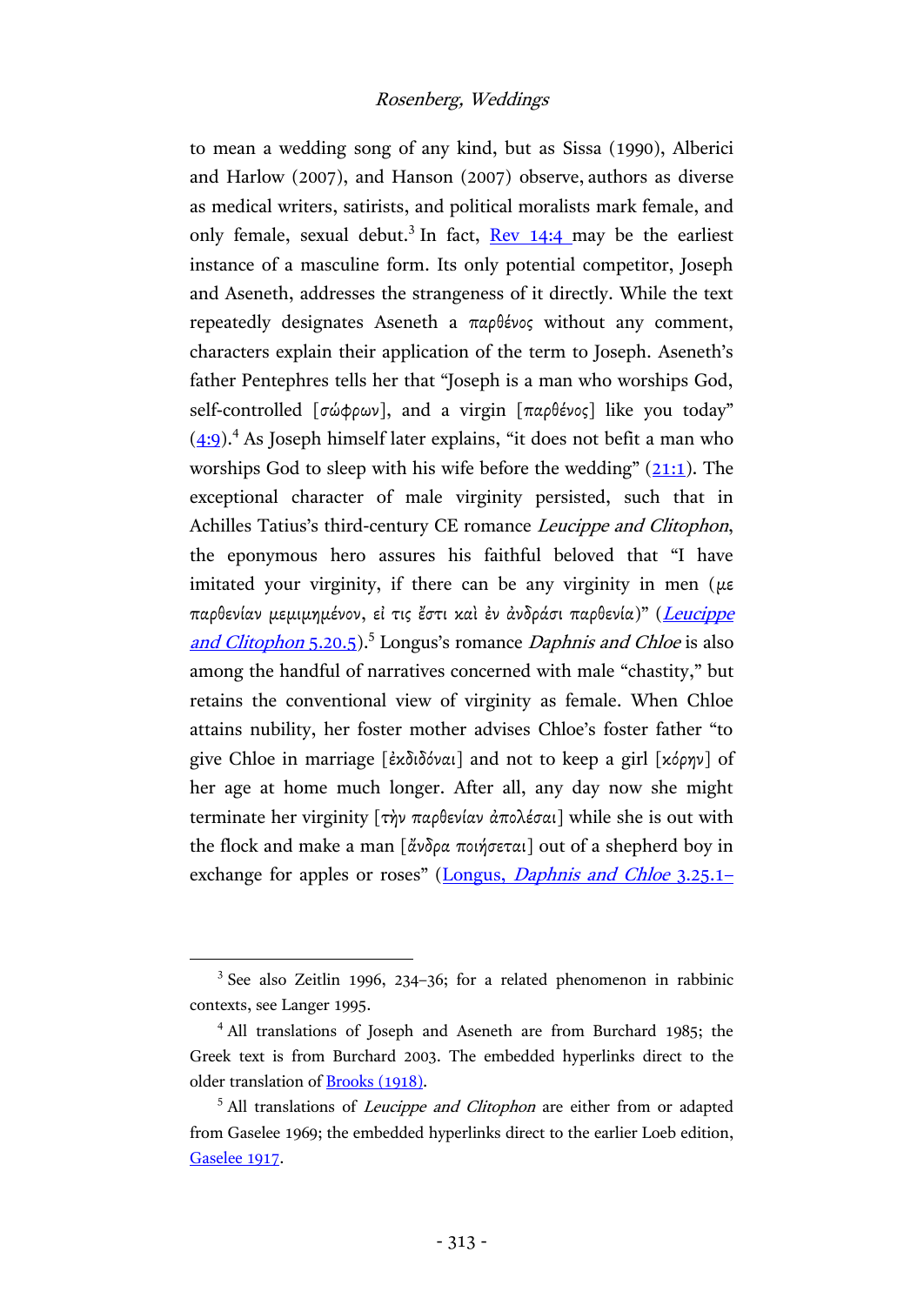$2)$ .<sup>6</sup> The text presents sexual debut as a loss (that of virginity) for females, but an entry for males (that into adulthood). Artemis was the companion and special protectress of παρθέναι, not παρθένοι, and virginity was a state that she inhabited along with Athena and Hestia, but none of her many brothers. The period of life between early childhood and full adulthood was ritually and culturally marked for girls in a way that it was not for boys. Virginity was the characteristic of girls serving in the early classical cults of Artemis and other deities, and these religious activities were connected to their social position as παρθέναι, as Ken Dowden (1989) explores in depth, and Cole (1984), Kouki (1993), Lonsdale (1993, 170–76), Larson (1995, 116–21), Too (1997), and Ingalls (2000) also investigate. There seems to have been nothing comparable for boys. Poetry such as Erinna's and Sappho's elegizes, or eulogizes, the play and other activities of παρθέναι in a way that no extant poetry does for boys. Notably among many others, Rosenmeyer (2004) observes that this is the case from the archaic Greek period through its classical Latin echoes (see also Lonsdale 1993, 193–201 and Derderian 2001, 117–20).

In literature and myth, the premature deaths of παρθέναι are lamented with a prominence that belies the limited representation of female characters in literature generally. The victims of sacrifice in this literature are usually maidens whose deaths are often represented as substitute weddings, a phenomenon that Dowden (1989), Larson (1995, 101–09), and Launderville (2010, 246–53) explore widely; others have contributed individual case studies.<sup>7</sup> Iphigenia and the daughter of Jephthah  $(\underline{Judg 11:29-40})$  $(\underline{Judg 11:29-40})$  $(\underline{Judg 11:29-40})$  are the two most famous, among many examples. Ancient narratives that depict

 $6$  All translations of *Daphnis and Chloe* are either from or adapted from Morgan 2004; the embedded hyperlinks direct to the earlier Loeb edition, [Thornley, Edmonds, and Gaselee 1916.](https://archive.org/stream/daphnischloe00long)

<sup>&</sup>lt;sup>7</sup> See, for example, Rehm (1994, 43-58) on the *Agamemnon*; Connelly (1996), Lyons (1997, 137–43) on Iphigenia and Polyxena; Thompson (2001, 104–11, 114–16) on Jephthah's daughter; and Roselli (2007); Kamrada (2009, 80–85).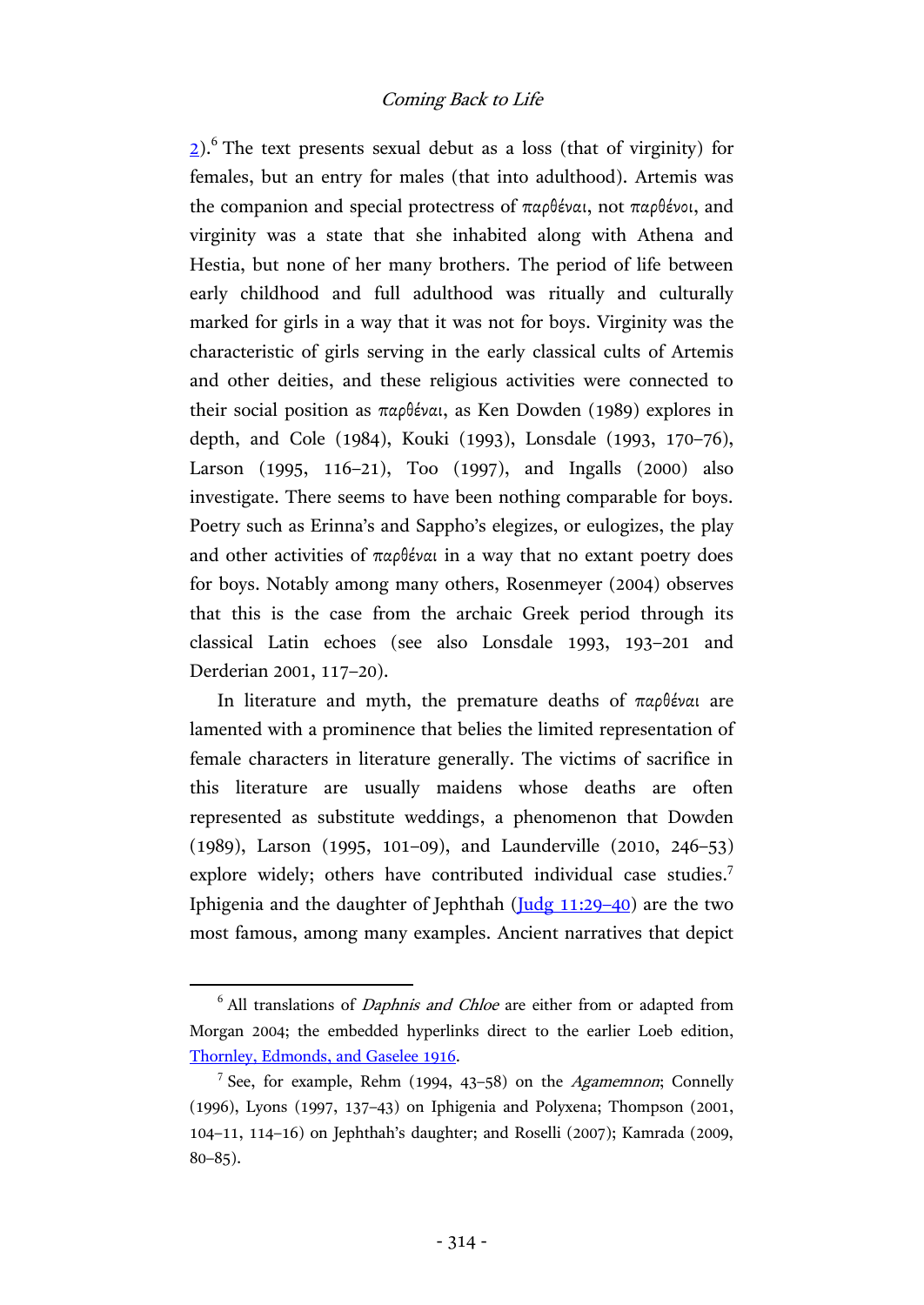human sacrifice without explicit condemnation often present maidens on the threshold of marriage as its victims, willing or otherwise. Again, the daughter of Jephthah is the clearest example in the Hebrew Bible. Later Jewish and early Christian authors, as Thompson (2001, 104ff.) details, emphasize the similarities between her story and those of Iphigenia and Polyxena, both of whom are led to the altars of their deaths under the guise of being led to their marriages. Parallel figures were not lacking. Larson (1995, 101–12) lists Herakles's daughter Macaria, Aglauros, the Hyperborean maidens, the Koronides, the Hyacinthides, Androcleia and Alcis, the daughters of Erechtheus, and the daughters of Leos (see also Seaford 1987; Rehm 1994, 43–58; Knapp 1997, 69–85; Lyons 1997, 137ff.). Such παρθέναι could become the subjects of what Larson (1995) identifies as "heroine cults," with sanctuaries and other sites at which brides-elect dedicated locks of hair or offered lamentations before their marriages. This is part of a larger discourse in which the end of a girl's or young woman's status as a παρθένος is viewed as a kind of death, with marriage, if it occurs, constituting an immediate return to life.<sup>8</sup> This is a systematic, almost mythological discourse, visual and verbal, on a phase of female life that has no parallel in male life. Virginity is a state that men and boys do not inhabit.

By designating its "144,000 who have been redeemed from the earth" as παρθένοι, therefore, Revelation ascribes a status deeply marked as feminine to these figures who are "blameless" and the "first fruits" of God and the Lamb  $($ Rev  $14:5)$ . This terminology and the sacrificial setting reinforce their connection to virgins of the usual, female kind. The fact that it is with women that these παρθένοι have not defiled themselves reinforces their status as in some sense "actually," and not only grammatically, male. Ancient Mediterranean socio-sexual mores conceived of a number of ways of defiling oneself sexually, but the overwhelming concern that its texts reflect with female sexuality is illicit activity with men. Although a handful of almost exclusively male authors, including Martial and Ovid, display

<sup>8</sup> Further discussion below. See also Dowden 1989; Lyons 1997, 143–49, 154–57; Derderian 2001, 77–81, 145–57.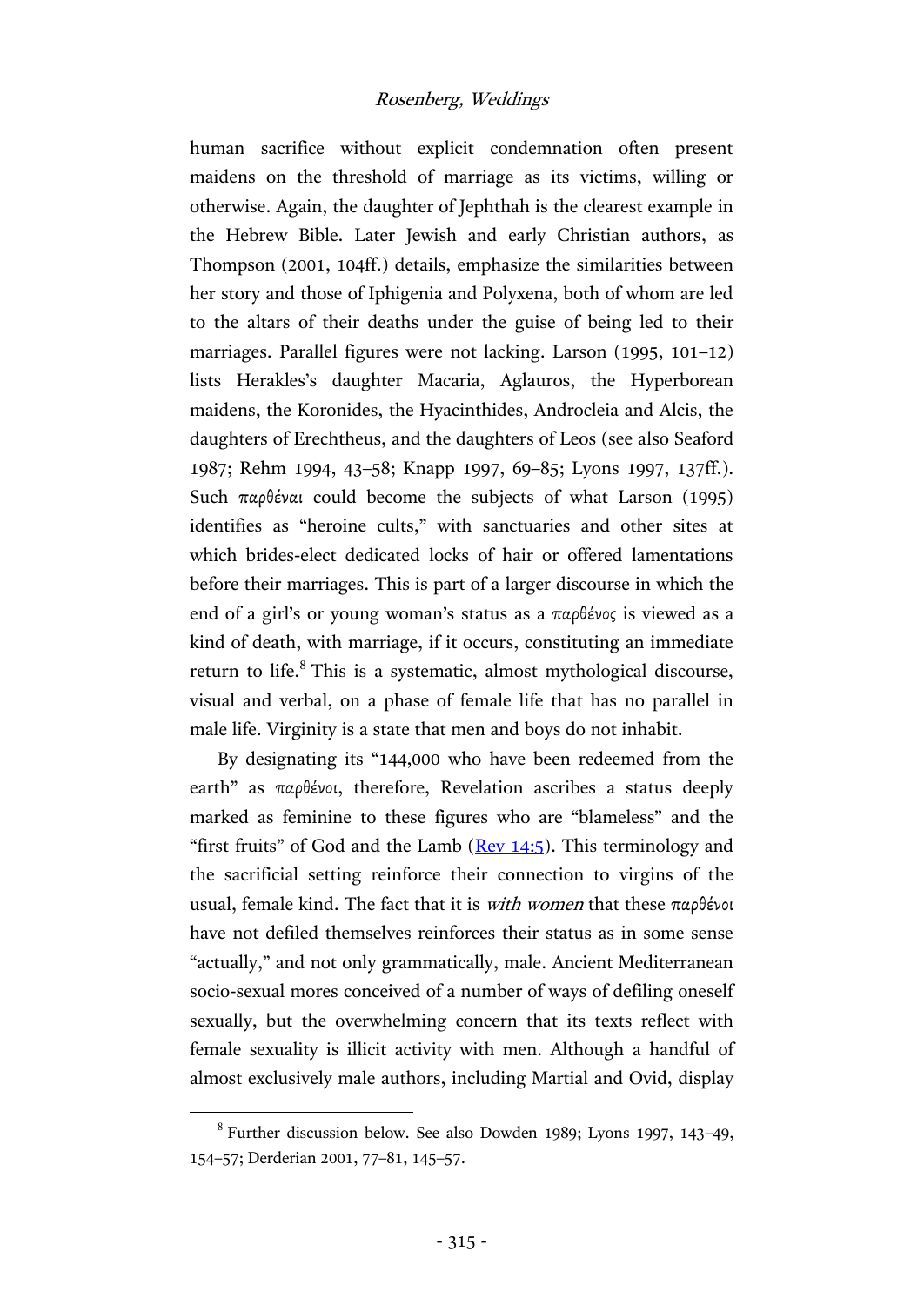an awareness of sex between women, most do not acknowledge it. This near silence is a rhetorical trope—women in ancient Mediterranean societies were having sex together, and men demonstrably did know about it.<sup>9</sup> The very quietness of the sources, however, indicates a culturally entrenched assumption that it would be men who defiled themselves with women or, just as easily, with men, and that women who defiled themselves sexually would do so with men. The grammatical gender of  $\pi \alpha \beta$  *ένοι* and the emphasis on sexual defilement with women doubly reinforce the maleness of the 144,000, even as the root term παρθένος associates them strongly with a female realm. The bride in Revelation, consisting of others who were killed and came back to life, is a collective whose "maleness" comes into focus in its very "feminization" into the figure of a bride especially characterized by παρθενία. Its groom, the Lamb who was slain and returned to life, is a military victor who has made a total and permanent conquest of the enemy: a masculine figure indeed.

The sacrificial quality of this nuptial imagery, while consonant with larger discourses, is distinctive within the New Testament. The imagery itself, however, is not. Rather, it draws on the Hebrew Bible's analogical language of God : Israel :: husband : wife. Such imagery occurs notably throughout Deutero-Isaiah and the first five chapters of Hosea, as well as in Jer  $2-5$ ,  $31$ ; [Lam](http://www.academic-bible.com/bible-text/Lamentations1.1-22/bhs/) 1; and [Ezek](http://www.academic-bible.com/bible-text/Ezekiel16.1-63/bhs/) 16, [23.](http://www.academic-bible.com/bible-text/Ezekiel23.1-49/bhs/) Although prophetic texts use this rhetoric most heavily, it also occurs in some wisdom texts (e.g.,  $\frac{P}{S}$  [19:4b](http://www.academic-bible.com/bible-text/Psalms19:4-6/bhs/)–6; [45;](http://www.academic-bible.com/bible-text/Psalms45.1-17/bhs/) [Cant 3:6](http://www.academic-bible.com/bible-text/Song3/bhs/)–11). It also justifies laws governing the relationship between God and Israel. Winiarski (2006, 43), for example, argues that the prohibition against making and venerating icons [\(Exod](http://www.academic-bible.com/bible-text/Exodus20.5-6/bhs/) 20:5–6)

> construes Israel as the bride of God [and] further secures his exclusive status as the husband of Israel . . . Yahweh's stated rationale for prohibiting [this] is his jealous nature, the quality of a human husband: "for I the Lord thy God am a jealous

<sup>&</sup>lt;sup>9</sup> For some very focused work on this body of evidence, see Brooten 1996, esp. 42–72.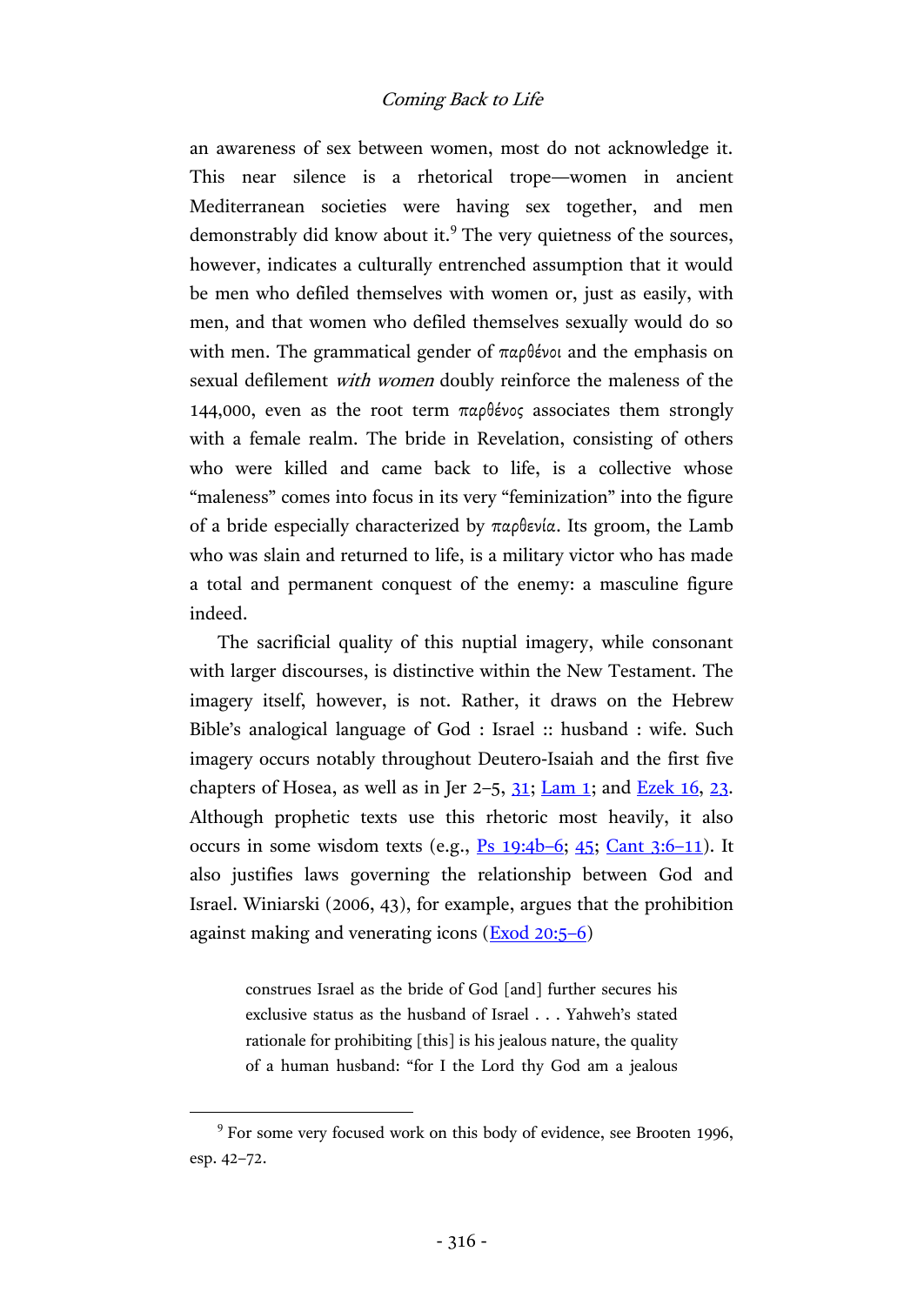(Hebrew: *qanna*) God." Here we may observe erotic passion animating the quid pro quo legalism of the contract.

Such images reflect a social system in which husbands had the upper hand in marriage both figuratively and, in wedding ceremonies, literally. This social system remained in place into and centuries beyond the later Second Temple period. However, the marital metaphor that reflected this system did not remain, instead becoming marginalized or transmuted in late biblical and many pseudepigraphical texts. Michael Satlow (2001b, 17) even concludes that, with the exception of Jesus followers, "no Jew writing in Greek uses this metaphor [even though they] do use marriage as a metaphor . . . that describes other things." Suggesting a number of theological and social reasons for this shift away from it, he observes that where the marriage metaphor does occur in early Jewish literature from outside the Jesus movement, it is reoriented to preserve a masculine status for Israel, that of son or son-in-law to God as father or father-in-law. The end of the Second Temple period saw an intensification rather than a reversal of the rejection of the metaphor. Whereas Greek-speaking Jewish authors in the former period largely ignored the metaphor, their rabbinic successors actively distance it from their vision of the relationship between God and Israel. Thus Satlow (2001a, 50–51) observes that

> the midrashim tend to use the marital metaphor to illustrate God marrying off a son or daughter rather than God actually marrying . . . . A few parables that advance the metaphor that Israel "married" God's daughter, Torah [or the Sabbath] . . . In the very few places outside the later homiletical works that the image of God's "marriage" to Israel does appear, it is transformed. A midrash on  $H$ os  $2:18$ , for example, changes [its] meaning . . . into a teaching about the conduct of a human couple . . . . The Babylonian Talmud presents a series of exegeses [of the name Gomer] that emphasize her promiscuity, but do so in a fashion that completely obliterates the fact that she represents Israel . . . God has become Israel's father rather than husband . . . Israel is the child of adultery rather than the adulteress.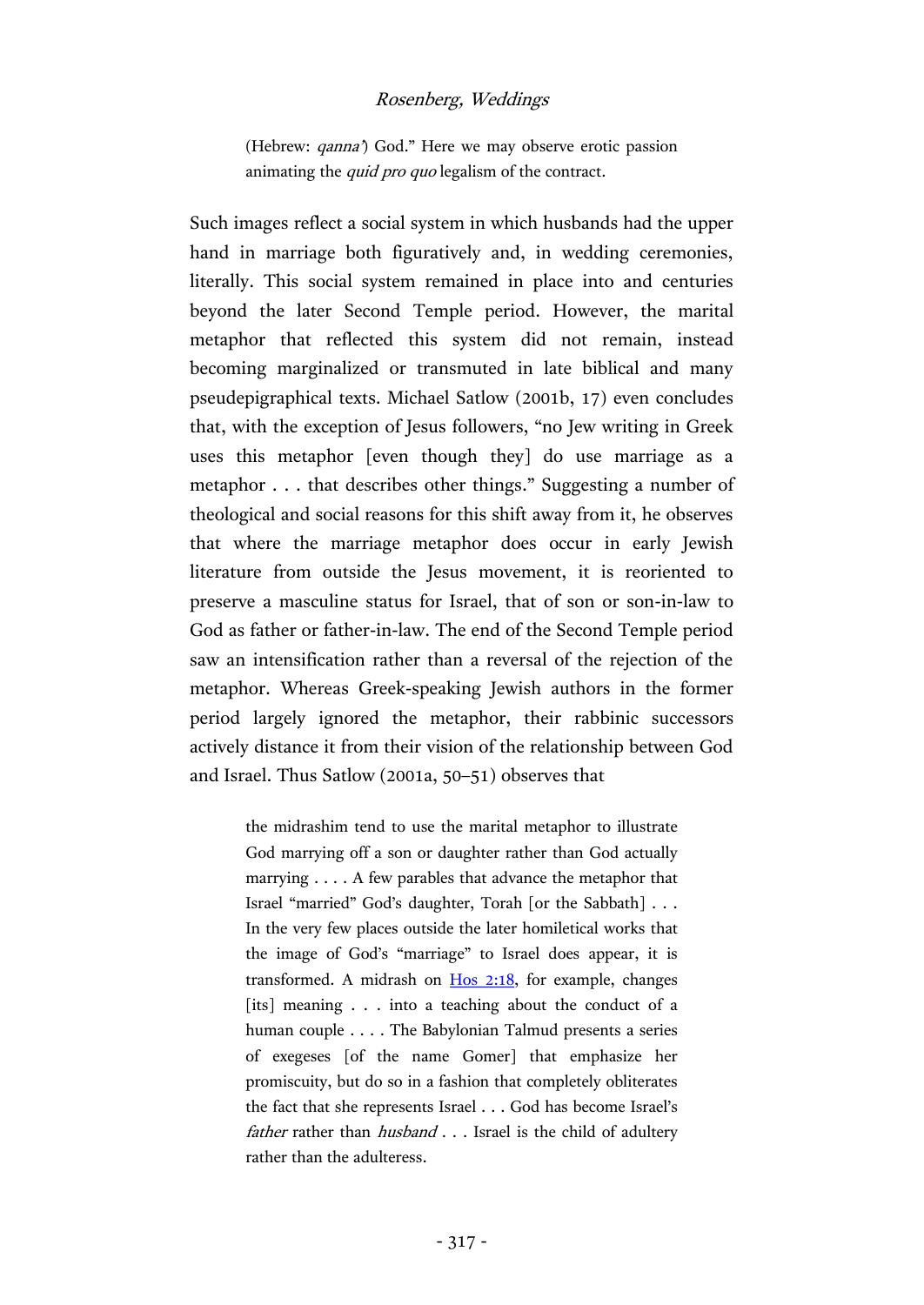But though the metaphor appears to have died in early Jewish literature, it returned to life in New Testament and other early Christian writings. The figuring of "generic" and implicitly or explicitly male groups as brides resumed, however, in more than one religious milieu of the Roman period. In the New Testament, Matthew likens believers not only to male wedding guests [\(Matt](http://www.academic-bible.com/bible-text/Matthew22.1-12/NA/)  $22:1-12$  $22:1-12$ ) but also to female wedding attendants [\(Matt](http://www.academic-bible.com/bible-text/Matthew25.1-13/NA/)  $25:1-13$ ). In the midst of discussing the behaviour of actual husbands and wives, Ephesians blurs these literal husbands into eschatological brides:

> He who loves his wife loves himself. For no one ever hates his own body, but he nourishes and tenderly cares for it, just as Christ does the church, because we are parts of his body. "For this reason a man will leave his father and mother and be joined to his wife, and the two will become one flesh." This is a great mystery, and I am applying it to Christ and the church. [\(Eph](http://www.academic-bible.com/bible-text/Ephesians5.28-32/NA/) 5:28–32)

Elsewhere, the second-highest grade of Mithraic initiation was νύμφος, "[male] bride," a construction that might be seen as parallel to παρθένοι, "[male] virgins," in Rev [14:5.](http://www.academic-bible.com/bible-text/Revelation14.5/NA/) Direct information about this grade is all but nonexistent, consisting only of inscriptions of the bare name, a painting from the Santa Prisca catacomb, and the relatively late glosses of Firmicus Maternus and Jerome. This small body of evidence does at least indicate that the term really meant "male bride." Richard Gordon (1996, 50), for example, notes a wall painting from the Santa Prisca catacomb in which "occurs a representation of the Nymphus with his face covered by a veil; [elsewhere] on the same wall, the *Nymphus* hold[s] a *flammeum* [bridal veil] in his hands" (see also Turcan 2000, 87). How Mithraists interpreted it is another question. Gordon (1980, 49) hypothesizes "a sort of marital androgyne, a fusion of male and female at the point of marriage," and elsewhere he suggests that "a parallel use of marital paradox in an esoteric context is the phrase 'I am the bride and bridegroom' in one of the revelation tractates from Nag Hammadi, *[The Thunder,](http://earlychristianwritings.com/text/thunder.html) Perfect Mind* (VI, 2: lines 27 = 39)"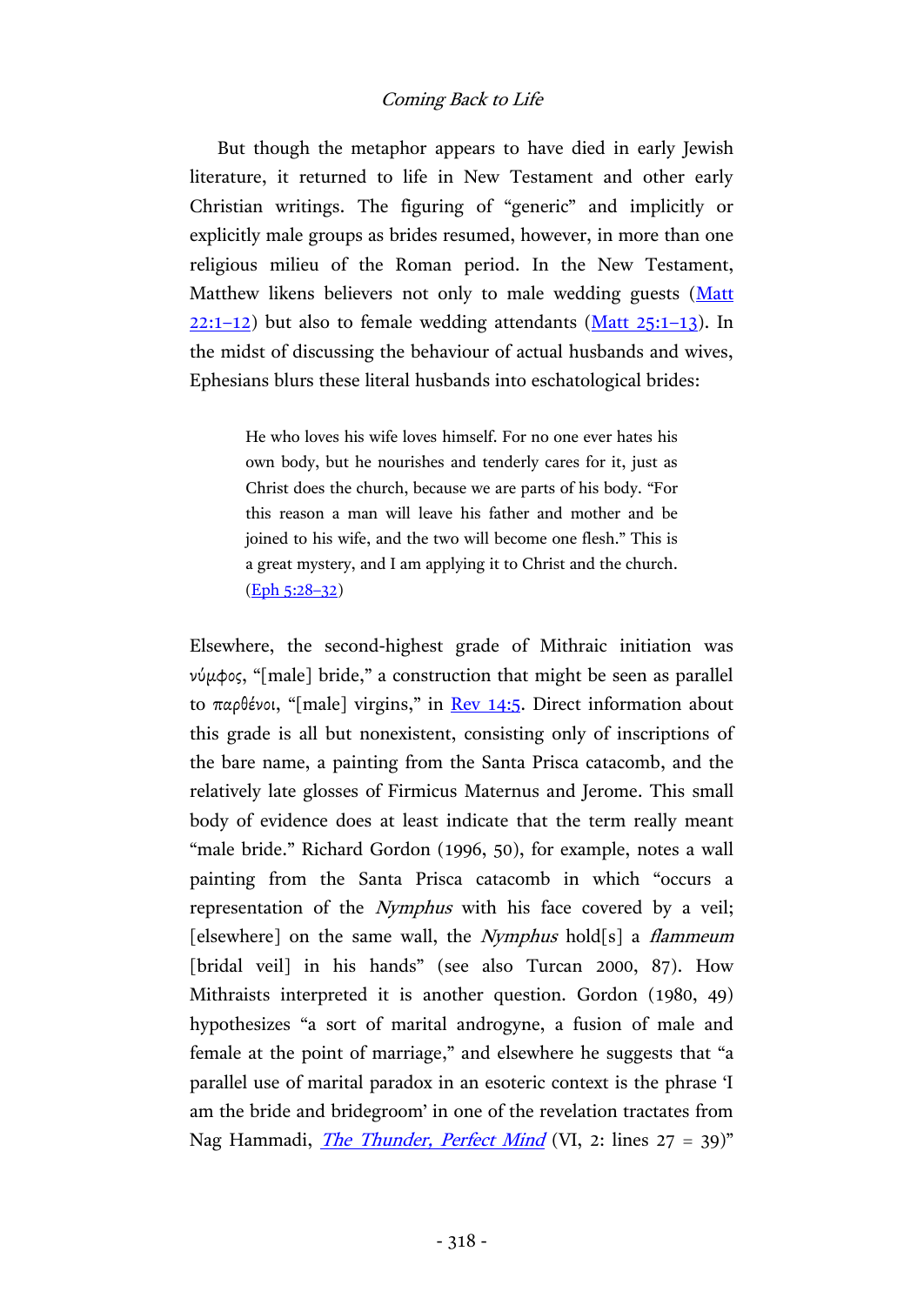(Gordon 1996, 113 n. 53). Robert Turcan (2000, 87) offers the more straightforward reading that "the rank of Nymphus suggests a kind of marriage or *hieros gamos* between the god and the initiate."<sup>10</sup> Whatever νύμφος may have "meant," however, it was not the ultimate Mithraic grade. That was πατήρ, and the initiate who attained it, it would appear, was shedding the previous feminized state in favour of a position of authoritative masculinity. This does not seem to be the case in Revelation, where the male bride remains a bride in the eschaton. Revelation's nuptial language, then, is part of a larger rhetoric within which it distinguishes itself by keeping its men brides, where Ephesians makes such men into husbands, and Mithraism into fathers.

#### III. WEDDINGS AND FUNERALS

The constituent members of the eschatological bride are different from real brides, not only because at least some of them are male but also because many of them died before the wedding, having been beheaded or otherwise slaughtered for their testimony. The wedding of "Jerusalem" itself follows immediately upon the spectacular demise of and lamentation for "Babylon." The juxtaposition is significant and is part of larger rhetorics. New Testament nuptial imagery, including Revelation's, can be interwoven with loss and violence, as in the case of John the Baptist. The Synoptic Gospels have Jesus saying that his disciples dine while John's fast because "the wedding guests cannot fast while the groom [ὁ νυμφίος] is with them, can they? The days will come when the groom is taken away [άπαρθῆ] from them, and then they will fast on that day" ([Mark](http://www.academic-bible.com/bible-text/Mark2.20/NA/) 2:20; cf. [Mark](http://www.academic-bible.com/bible-text/Mark2.18-20/NA/) 2:18–20 // [Matt](http://www.academic-bible.com/bible-text/Matthew9.14-15/NA/) 9:14–15 // [Luke](http://www.academic-bible.com/bible-text/Luke5.33-35/NA/) 5:33–35 // [John](http://www.academic-bible.com/bible-text/John3.27-30/NA/) 3:27–30). In the parallel in the Fourth Gospel, John the Baptist (who in the Synoptic Gospels is "beheaded for his witnessing") insists that Jesus and not he is the messiah, a confirmation expressed through the melancholy proclamation: "the groom is the one who has the bride [ὁ ἔχων τὴν νύμφην νυμφίος ἐστίν]. But the groom's friend [ὁ δὲ φίλος

 $10$  My translation; French original: "Le titre de *Nymphus* suppose une sorte de mariage ou *hieros gamos* entre le dieu et l'initié."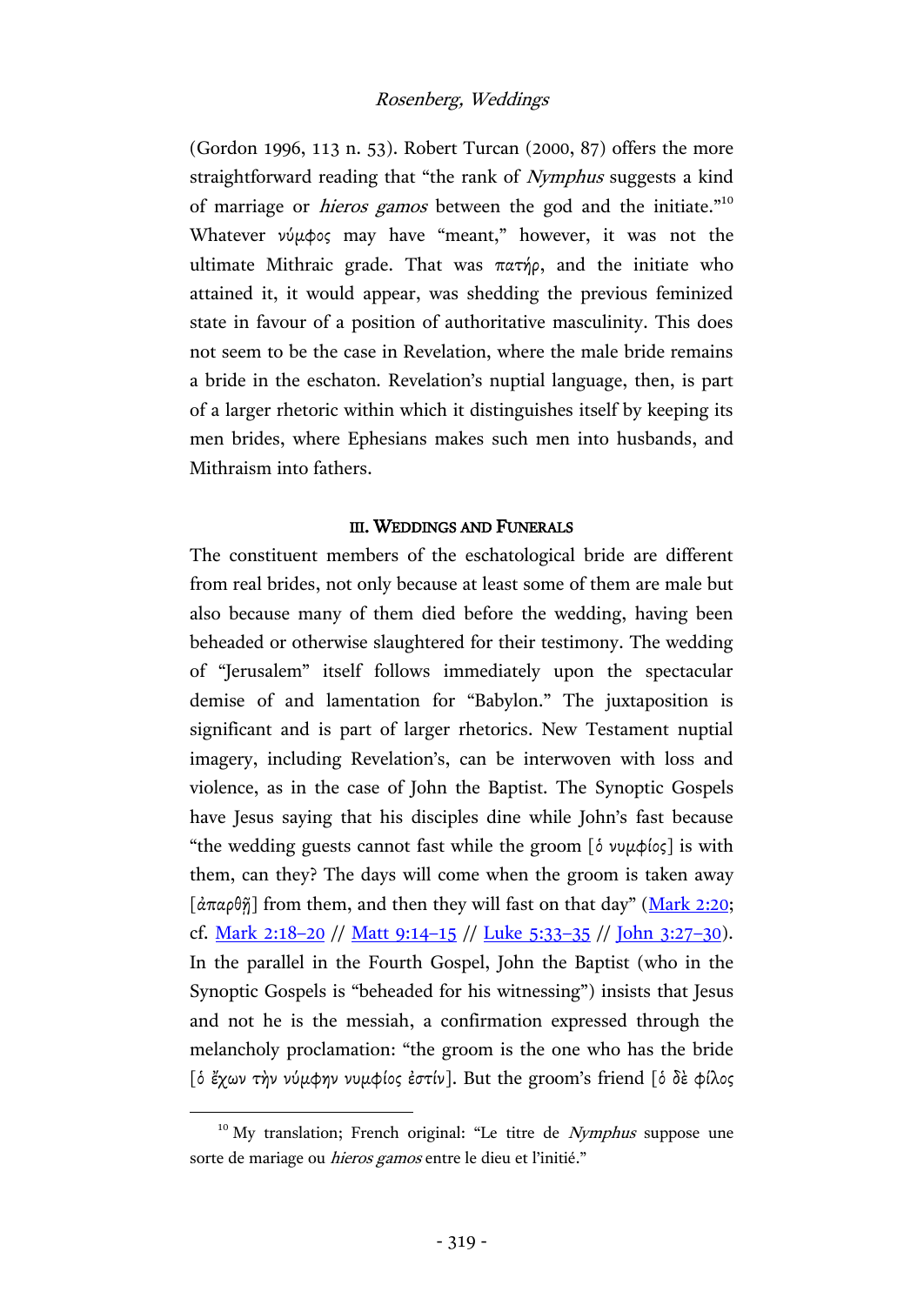τοῦ νυμφίου] is the one who stands and hears him and rejoices greatly at the groom's voice . . . He must increase, but I must decrease" [\(John](http://www.academic-bible.com/bible-text/John3.29-30/NA/) 3:29–30).

Juxtapositions of weddings and funerals such as these were ripe for dramatic irony, which was the stronger for similarities between the two sets of observances. A wedding was represented as (and was) the bride's leaving her paternal household and her maidenhood to enter her marital household in the new role of wife. The funeral was represented (and was) similarly the deceased leaving his or her domicile in the city and position in its living community for a new residence in the necropolis and a place in the community of ancestors. There were practical similarities as well: "judging from the surviving literature, Roman authors themselves, like their Greek predecessors, decided that the wedding was most like a funeral" in part because they were among the only public processions that neither led to a public sacrifice nor exclusively honoured a set deity (Hersch 2010, 228). The centrality of female actors seems to have been another similarity. Male actors did have prominent roles at funerals: adult men carried the bier and delivered funeral orations, and a dead man was certainly the subject of his own funeral. Nonetheless, many funerary tasks were designated as women's work. The washing, anointing, and dressing of the corpse; the singing of laments; and in Rome the "kissing up" of the dying breath, if it was possible, were all supposed to fall to female relatives of the deceased (see Derderian 2001, 24–52; Cairns 2009; Corley 2010, passim). This is evident in the tendency of prophetic literature to attribute laments (or taunts) for fallen cities not only to masculine figures such as kings but also to grammatically masculine general populaces that presumably include women (e.g., Isa [14:16](http://www.academic-bible.com/bible-text/Isaiah14/bhs/)–17; Jer [51:34](http://www.academic-bible.com/bible-text/Jeremiah51/bhs/)–35; [Micah](http://www.academic-bible.com/bible-text/Micah2/bhs/)  [2:3](http://www.academic-bible.com/bible-text/Micah2/bhs/)–4), to mourners designated as "daughters," mothers, or other female figures (e.g., Isa [16:2](http://www.academic-bible.com/bible-text/Isaiah16/bhs/)–4; [23:4, 12,](http://www.academic-bible.com/bible-text/Isaiah23/bhs/) 15–[18; 47;](http://www.academic-bible.com/bible-text/Isaiah23/bhs/) Jer [48:3](http://www.academic-bible.com/bible-text/Jeremiah48/bhs/)–6; Lam 1–2; [Micah 4:8, 13\)](http://www.academic-bible.com/bible-text/Micah4/bhs/), or to men likened to widows or other mourning women (e.g., [Micah 4:9](http://www.academic-bible.com/bible-text/Micah4/bhs/)–10). Revelation, however, follows the lament over Tyre in **Ezek 27** by attributing the lament for Babylon to grammatically masculine monarchs (οἱ βασιλεῖς, <u>Rev 18:9</u>),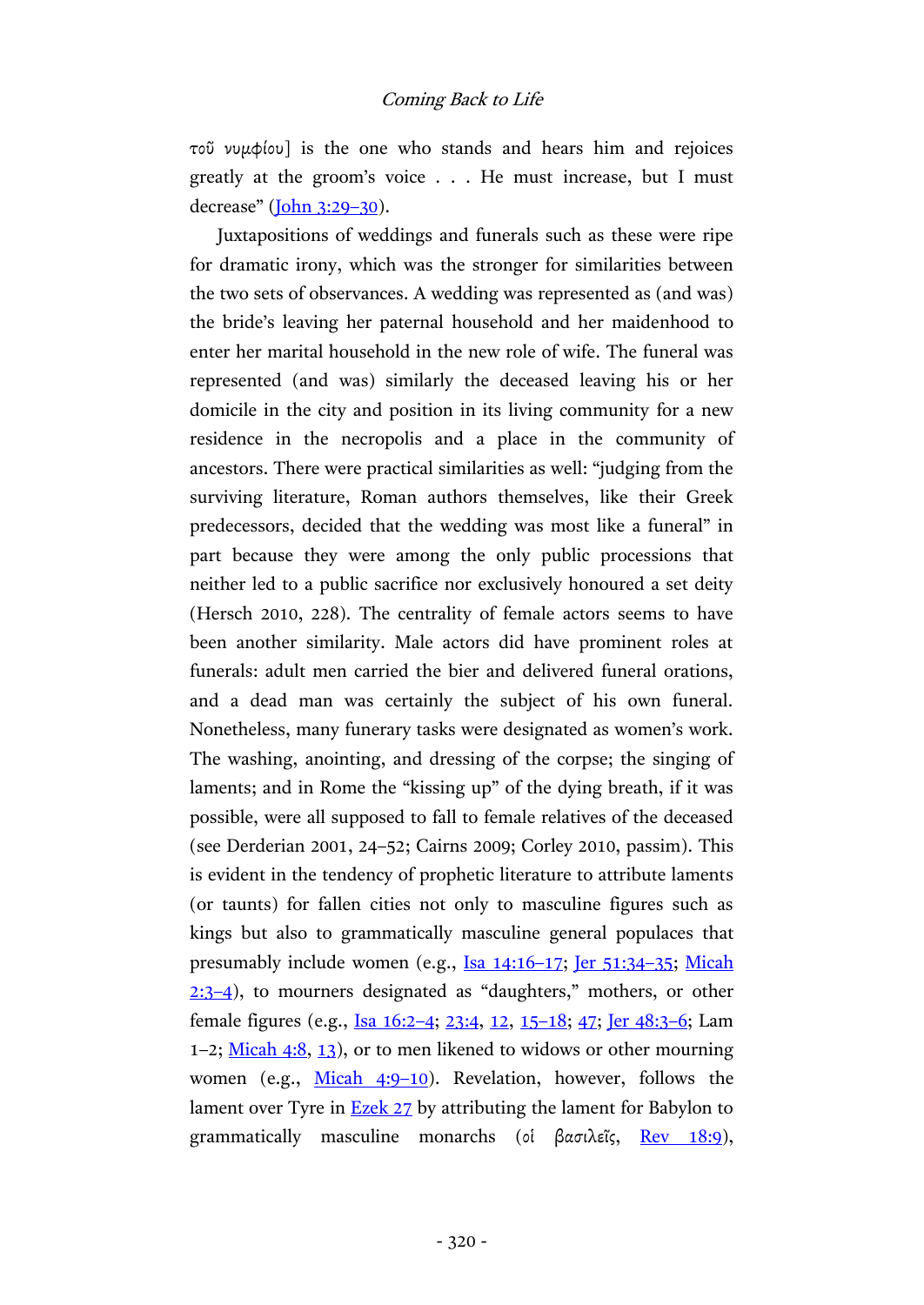merchants (οἱ ἔμποροι, Rev [18:11,](http://www.academic-bible.com/bible-text/Revelation18.11/NA/) [15\)](http://www.academic-bible.com/bible-text/Revelation18.15/NA/) and "all shipmasters and all seafarers, and sailors" (πᾶς κυβερνήτης καὶ πᾶς ὁ ἐπὶ τόπον πλέων καὶ ναῦται, Rev [18:17b\)](http://www.academic-bible.com/bible-text/Revelation18.17/NA/). These are roles in which literary and visual sources acknowledge female participation either much more rarely than male participation (monarchs) or not at all (merchants and seafarers—even if women did sometimes practice these professions in reality). No grammatically female subjects or typically feminine roles (e.g., virgins, mothers, weavers) appear in the chorus. Babylon is lamented by at least some men and no identified women. This parallels the equally striking fact that the saints whose "righteous deeds" constitute the fine linen (τὸ γὰρ βύσσινον τὰ δικαιώματα τῶν άγίων έστίν, Rev [19:8b\)](http://www.academic-bible.com/bible-text/Revelation19.8/NA/) of the bride's clothing are grammatically masculine. This, too, stands out for the fact that weaving and sewing seem overwhelmingly to have been "women's work" throughout antiquity. They are consistently represented as quintessentially feminine tasks, from the positive depictions of Penelope in the *Odyssey* and the woman of valour in  $\frac{Prov}{31:10-31}$  $\frac{Prov}{31:10-31}$  $\frac{Prov}{31:10-31}$  to the veneration of Athena and Minerva as goddesses of wisdom and weaving, from Xenophon's hard-working housewife to the image of Lucretia and the commemoration of Turia to early Christian and early Jewish enumerations of the duties of every wife (see Scheid and Svenbro 1996, esp. 56–72, 83–107; Peskowitz 2001; Lang 2004; Bundrick 2008; Cottica 2014; Lovén 2014).

Revelation's climactic wedding and funeral observances thus share the distinction of being made by at least some men, or in the case of the lament, mostly or even all men, instead of by women, as would be expected. The unusual gender script, not the proximity of the events, is distinctive. Weddings and funerals corresponded not only in being women's work but also in many details. Acknowledgments of the similarities abound in ancient literature, perhaps most explicitly in Artemidorus (second century CE):

> To dream that one is dead, that one is being carried out for burial, or that one is buried . . . signifies marriage for a bachelor. For both marriage and death are considered teloi in a person's life. So if a sick person dreams of marrying, it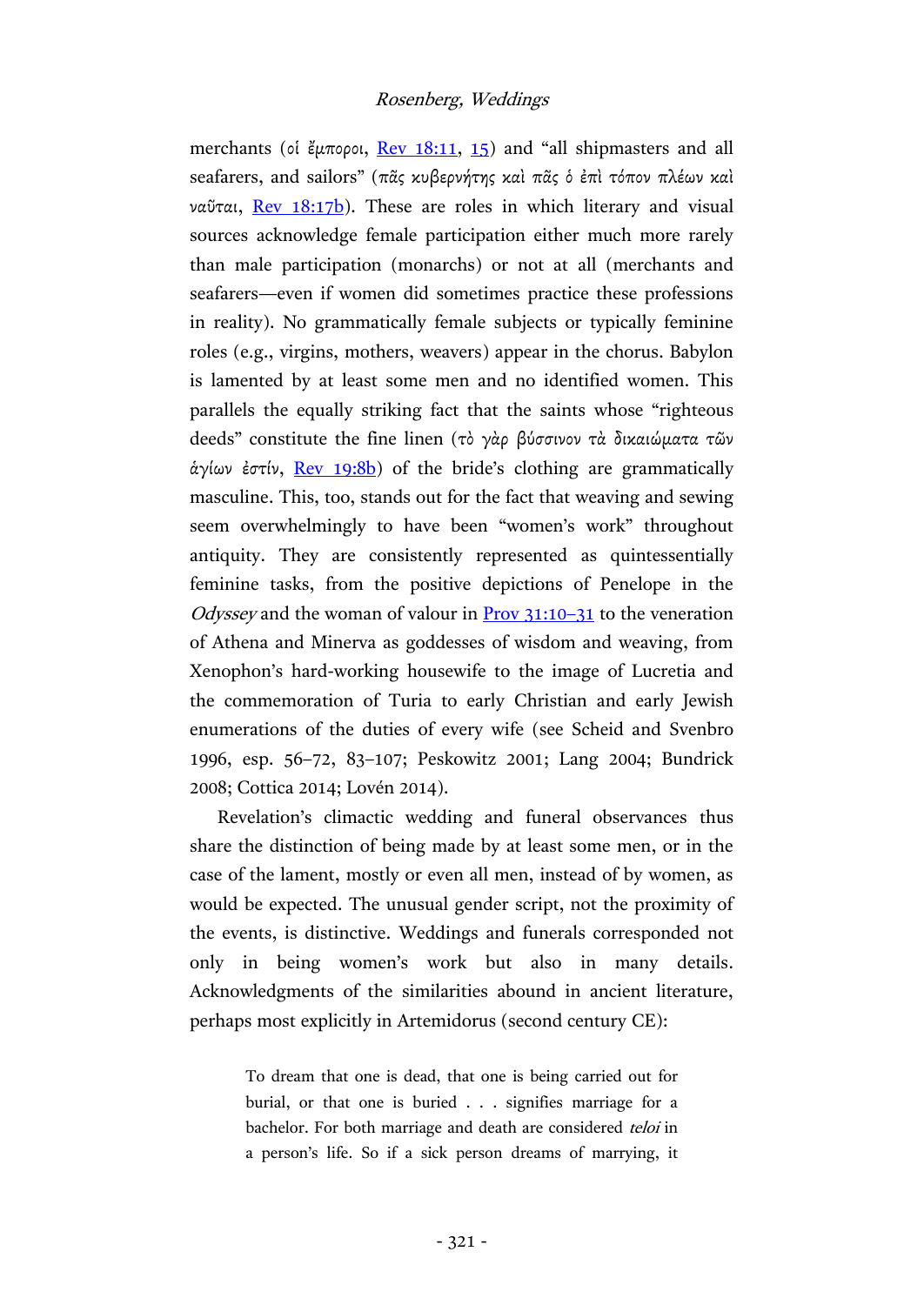portends death, because the same things happen to someone wedding and to someone dying: that is, for example, a procession of friends both male and female, wreaths, spices, unguents, and written records of their possessions [i.e., in wills and marriage contracts].  $(Oneir, 2.49; see also 2.61; 2.65;$  $(Oneir, 2.49; see also 2.61; 2.65;$  $(Oneir, 2.49; see also 2.61; 2.65;$ and [4.30;](http://hdl.handle.net/2027/hvd.hxjtu3?urlappend=%3Bseq=240) trans. White 1990, 143 [adapted])

Such commonalities underlie what Seaford (1987) calls the "tragic wedding," which was a staple of fifth-century Athenian drama and the traditions, existing and subsequent, in which it participated. Alcestis, Antigone, Glauce, Iphigenia, Persephone, and Polyxena are all famous examples and subjects of extensive discussion (e.g., Dowden 1989; Rehm 1994; Ormand 1999, 25–28, 90–98, 153–61; Derderian 2001, 145–58). Wedding/funeral conflations drew heavily on this repertoire of shared elements. Hersch (2010, 165) draws special attention to torches, which "stood as metonymy for the wedding in both Greek and Roman literature" and the fact that the "juxtaposition of the torch of the funeral and the torch of marriage, so common in Greek literature, was eagerly imitated and expanded by Roman authors . . . [they] represented the bookends of an adult's married life." The theme is also present in epigraphy. The memorial for nineteen-year-old Julia Sidonia, for example, describes her as someone "whose threads the Fates broke before the day that Hymen's torches were lit at the wedding . . . Lucina [the goddess of childbirth] wept for the quenched fire of her torch, for she was a virgin and also her parents' only child"  $(CLE 1997;$  $(CLE 1997;$  trans. Courtney 1995, 181 [adapted]). Revelation reverses the tragic formulation by having the heavenly chorus sing of Babylon's pyre as a prelude to announcing Jerusalem's bridal arrival [\(Rev](http://www.academic-bible.com/bible-text/Revelation19.1-10/NA/) 19:1–10).

While the cosmic scale in which Revelation uses this rhetoric is distinctive, the juxtaposition itself is not. Indeed, the lament over Babylon bewails the fact that "the voice of the bridegroom and bride will be heard in you no more"  $($ Rev [18:23\)](http://www.academic-bible.com/bible-text/Revelation18.23/NA/), quoting a scriptural formulation that Jeremiah especially favours (e.g., <u>Jer [7:34;](http://www.academic-bible.com/bible-text/Jeremiah7/bhs/) 16:9</u>;  $25:10$ ). As in the case of torches, this bit of irony is a commonplace in non-biblical literature as well, for example, "Hymen did not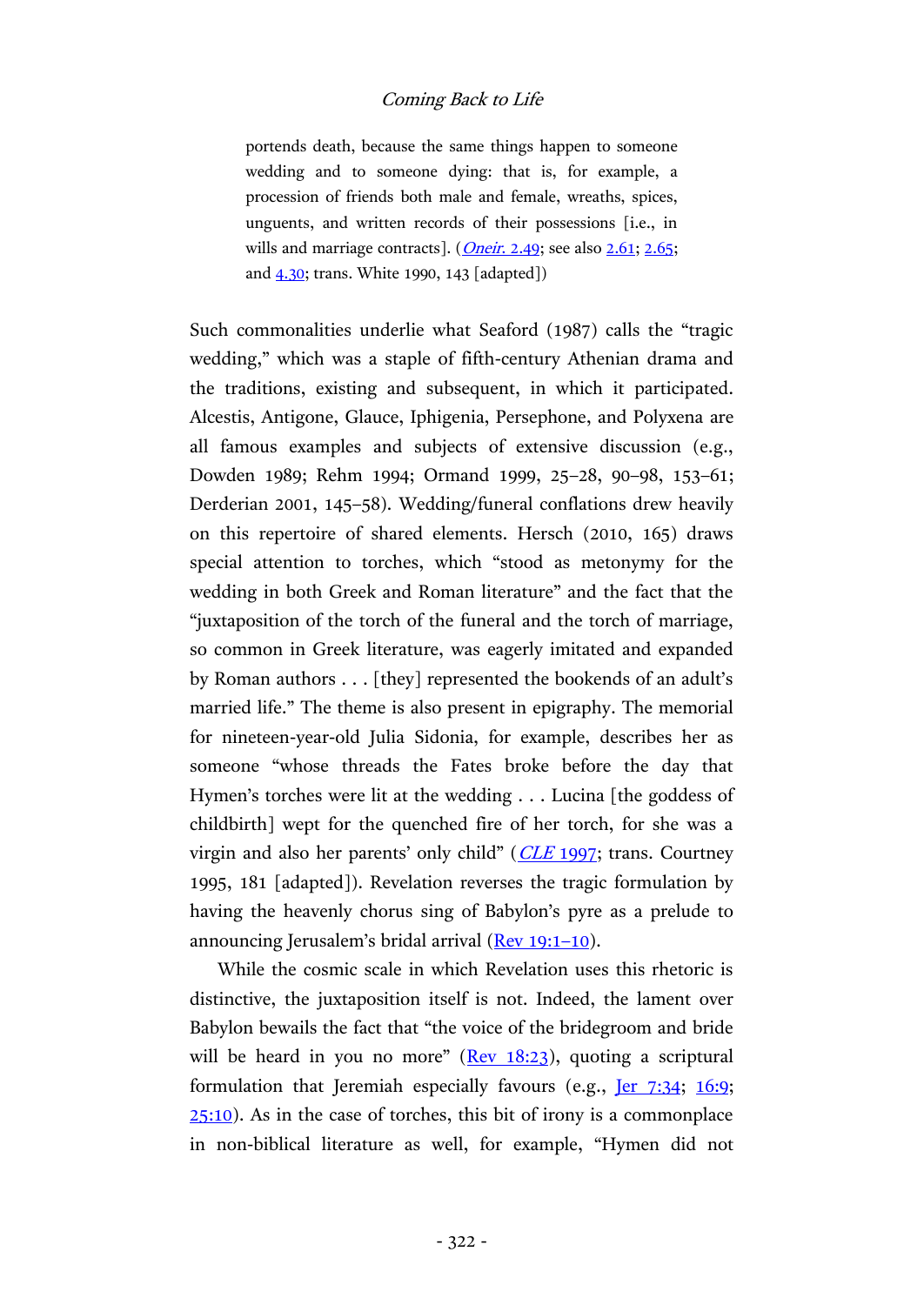attend your wedding to preside at the feast . . . Black-robed Hades interrupted [as he did for Persephone] and the cruel fates beside him changed a dirge for the dead" (*Anth. Graec.* [7.188,](https://archive.org/stream/greekanthology02newyuoft#page/106/mode/2up) attributed to Antonius Thallus; cf. *Anth. Graec.* [7.547\)](https://archive.org/stream/greekanthology02newyuoft#page/294/mode/2up).<sup>11</sup> Burial itself could express related sentiments. Martin-Kilcher (2000, 71), surveying thirteen rich and well-preserved graves of adolescent girls from the western Roman Empire, identifies an almost standard assemblage of nuptial items that she terms the "non-attained marriage" (see also Denzey 2008, 2–11, 17–20; Harlow 2012). Sgourou and Agelarkis (2001, 340–42) have made similar findings in fifth- through secondcentury BCE Thasos, where the burials of adolescent girls, like those that Martin-Kilcher considers, often included crowns similar to brides' and in which the "intermediate age of the deceased between childhood and adulthood was further emphasized by the placement of characteristic items of female adornment [typical of postnuptial gifts] . . . next to the toys [normally dedicated to Artemis before marriage]" (see also Strömberg 1993, 39–51, 100–07). Families who could not afford elaborate burials for their daughters (and probably could not have afforded elaborate weddings) could still commemorate their losses as especially painful by evoking the "nonattained wedding" in more modest funerary inscriptions.<sup>12</sup>

<sup>&</sup>lt;sup>11</sup> All translations of *Anthologia Graeca* are adapted from Paton 1916-1919; the embedded hyperlinks direct to the same edition.

<sup>&</sup>lt;sup>12</sup> Thus one from Ptolemaic Kanares (*SEG* 1.567.3–6 = <u>Inscr. Métr. 83.3–6</u>) has the deceased proclaiming, "My father provided for me for twenty years. I did not even attain the bridal chamber. I never lay on its couch, and there was no knocking on the cedar doors by girls my age all through the night" (trans. Lattimore 1962, 192 [adapted]). A first- or second-century CE Sinope epitaph muses that "stone blooms bright no less than gold, and shows even brighter if it is robed in a virgin's modesty  $[\pi \alpha \beta \epsilon \nu \omega \gamma \epsilon \alpha \delta \alpha \delta \nu \gamma \alpha \gamma \epsilon]$  (IG 1.172 [= [ISinope](http://epigraphy.packhum.org/text/312466) 172]; trans. French 2004, 125 [adapted]). An inscription from the Vigna Randanini catacombs, dating from the third or fourth century CE, states simply that "Parcharius the gerusiarch [of the Jewish community] set this up for his daughter Dulcitia, a virgin [παρθένος] and a bride-elect [μελλονύμφη]" (CIJ 1.106  $\left[ = \frac{I I W E 2.321}{I} \right]$ ; trans. Noy 2005, 2:268–69 [adapted]).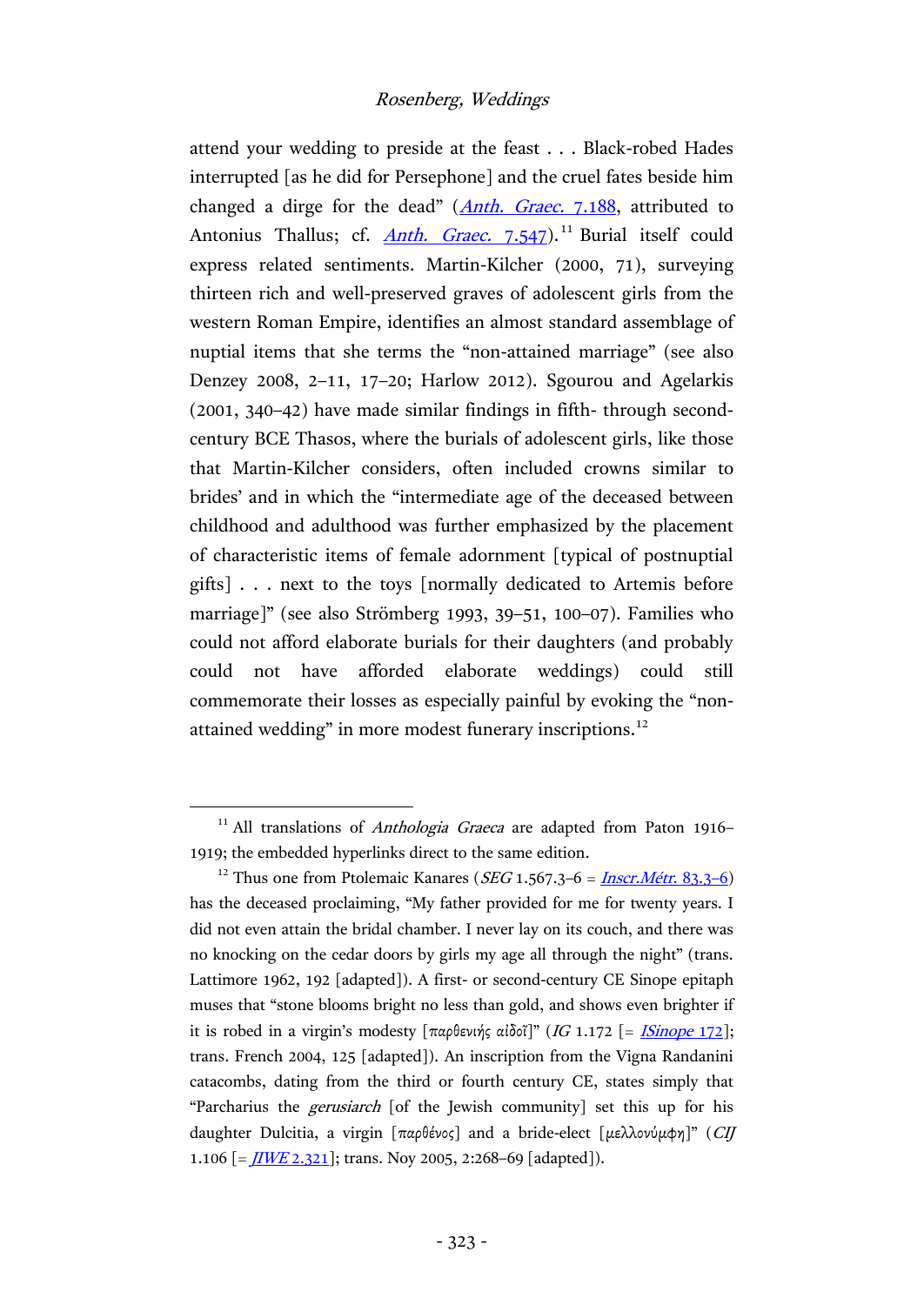Not all virgins' epitaphs lament their failure to marry, of course, and it was not unheard of for dead youths to be commemorated with evocations of the "non-attained wedding." Perhaps most notably, but not alone among the Athenian tragedies, the eponymous heroine of Sophocles's Antigone does not meet the only nuptial demise in the play. Instead, her fiancé, upon discovering her execution/suicide, remains determined to be united to her and so "weds" her with his own suicide on the spot  $(1231-1242)$  $(1231-1242)$ . Euripides's *Trojan Women* is even more explicit in applying typical bridal language to a dead bridegroom. There, Hecuba laments as she dresses the body of her grandson Astyanax for burial: "I put upon you the glory of Phrygian robes, things that you should have worn at your marriage to some pre-eminent Asian princess" (1218–1220 [= [1219](https://archive.org/stream/euripidesway01euriuoft#page/448/mode/2up)–1221 in Way 1912]; see Wyles 2011, 79). A few epitaphs use similar vocabulary akin to that found in these literary examples, $^{13}$  and a handful of epitaphs also liken youths to Persephone, just as many liken maidens. Perhaps the most striking example is a late first-century BCE inscription from Naucratis: "The bridal couch [νύμφας] was not scented with saffron for you; they did not bring you to it and to the bride's chamber [θάλαμον] fragrant with desire, Heracleides son of much-revered Chaeremon, but they took you as if in a [wedding] chariot to the abode of Lethe" (IBM 1084.1–4  $\lceil = \frac{Inscr.Metr. 67\rceil; }{=}$ trans. Lattimore 1962, 193 [adapted]). Even as he is likened to Persephone, however, Heracleides's position in the masculine role of groom remains unchanged. He is seen as travelling to the underworld without any named companion rather than being abducted by a groom, as Persephone was.

But even expressions of grief such as these that kept dead young men in the position of grooms were the exception, not the rule. Overall, the "non-attained wedding" was common in literary and

<sup>&</sup>lt;sup>13</sup> A second-century CE inscription from Thasos, for example, commemorates a boy who "did not see the bridal chamber [νυμφικῶν] he was approaching, the wedding [γάμων] that begets desire" (EG 208b.12-13 [=  $\underline{IG}$  $\underline{IG}$  $\underline{IG}$ [12.8 441.12](http://epigraphy.packhum.org/text/79634)-13]; trans. Lattimore 1962, 193 [adapted]. See also *CIJ* 1.148 (=  $JIVE 2.253$ ); trans. Noy 2005, 2:221-23).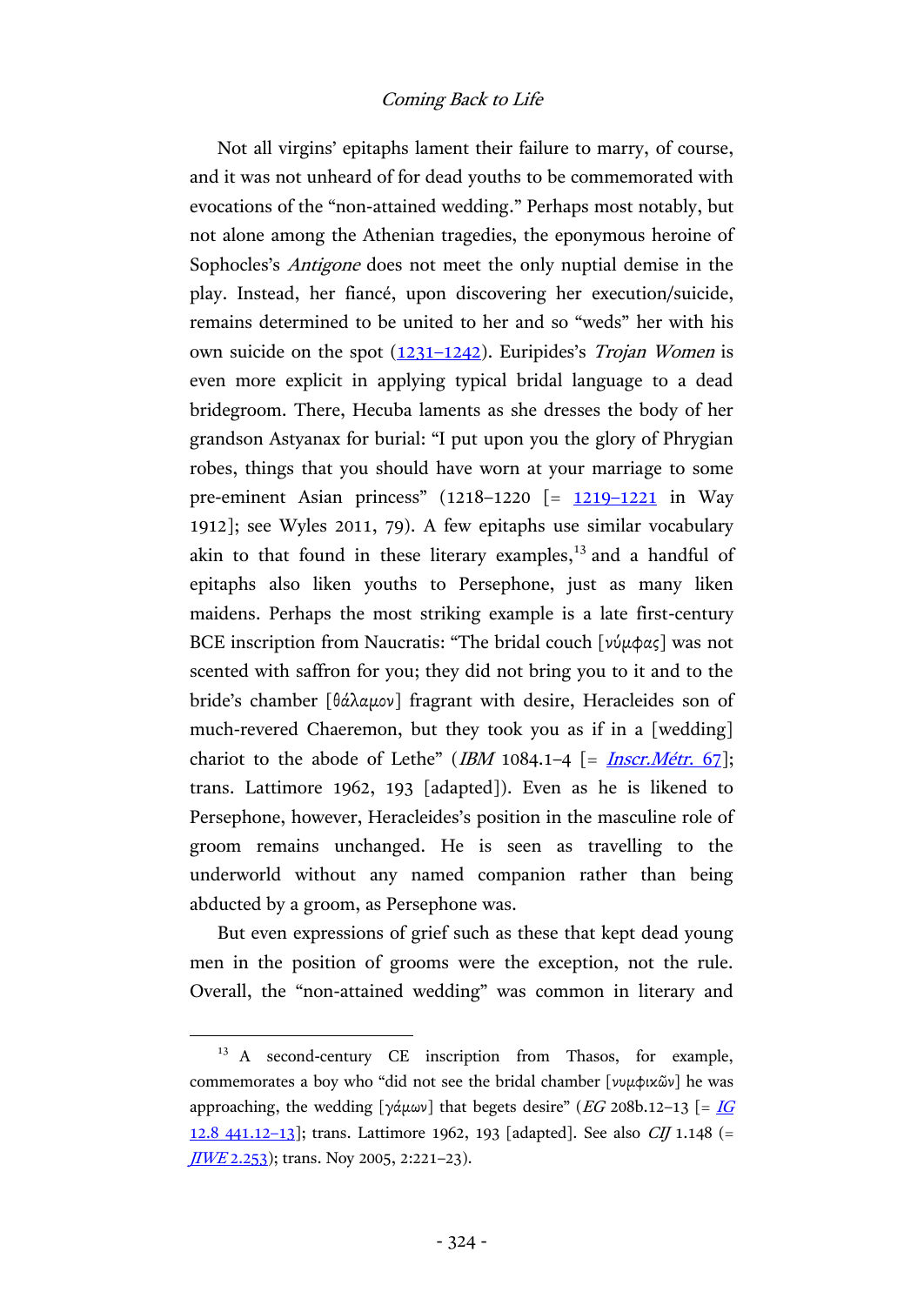epigraphic commemorations for maidens and much rarer in those for youths. Revelation's presentation of its male martyrs being resurrected in a glorious wedding is thus not unprecedented, only unusual. What is almost unique is the fact that its martyred men are not the groom but rather the bride, for whom lamentations of this kind were much more to be expected.

#### IV. SACRIFICIAL BRIDES

If the reference to the 144,000 as  $\pi \alpha \theta$  is  $\alpha$  and  $\alpha$  [14:4](http://www.academic-bible.com/bible-text/Revelation14.4/NA/) is strikingly feminizing, the description of them in the same verse as ἄμωμοί is more subtly so. One of the few other uses of this term in the New Testament occurs in [Eph](http://www.academic-bible.com/bible-text/Ephesians5.25-27/NA/) 5:25–27: "Husbands, love your wives, just as Christ loved the church and gave himself up for her, in order to make her holy by cleaning her with the washing of water [ἵνα αὐτὴν ἁγιάσῃ καθαρίσας τῷ λουτρῷ τοῦ ὕδατος] in spirit, so as to present the church to himself in splendour . . . so that she may be holy and without blemish [άγία καὶ ἄμωμος]." Here, too, is more wedding imagery than necessarily meets the modern eye. An essential prenuptial observance in the eastern empire was the bath (λουτρόν) of the bride in water drawn from a specially designated source and with particular attendants and songs. For wealthier brides in the cultural sphere of classical Athens, this involved a new water jug that was appropriately decorated and later displayed in her marital home and often buried with her after her death. The unblemished state that washing achieved was equally associated with sacrificial victims, which is appropriate for the virgins who are "purchased from the human race as first fruits [ἀπαρχή]" (Rev [14:4\)](http://www.academic-bible.com/bible-text/Revelation14.4/NA/). Paul uses ἀπαρχή literally,<sup>14</sup> and in Revelation its connection with άμωμος makes the connotation clear. This is the term that the LXX regularly uses to designate a physically perfect sacrificial animal, as repeatedly in [Lev](http://www.academic-bible.com/bible-text/Leviticus4/LXX/) [4](http://www.academic-bible.com/bible-text/Leviticus4/LXX/) and [Num](http://www.academic-bible.com/bible-text/Numbers29/LXX/) 29. While Revelation quotes Hebrew and not Greek texts, the association was widely accepted, also appearing in

<sup>&</sup>lt;sup>14</sup> [Rom 11:16:](http://www.academic-bible.com/bible-text/Romans11.16/NA/) "If part of the dough offered as ἀπαρχὴ is holy [ἀγία], then the whole batch is holy."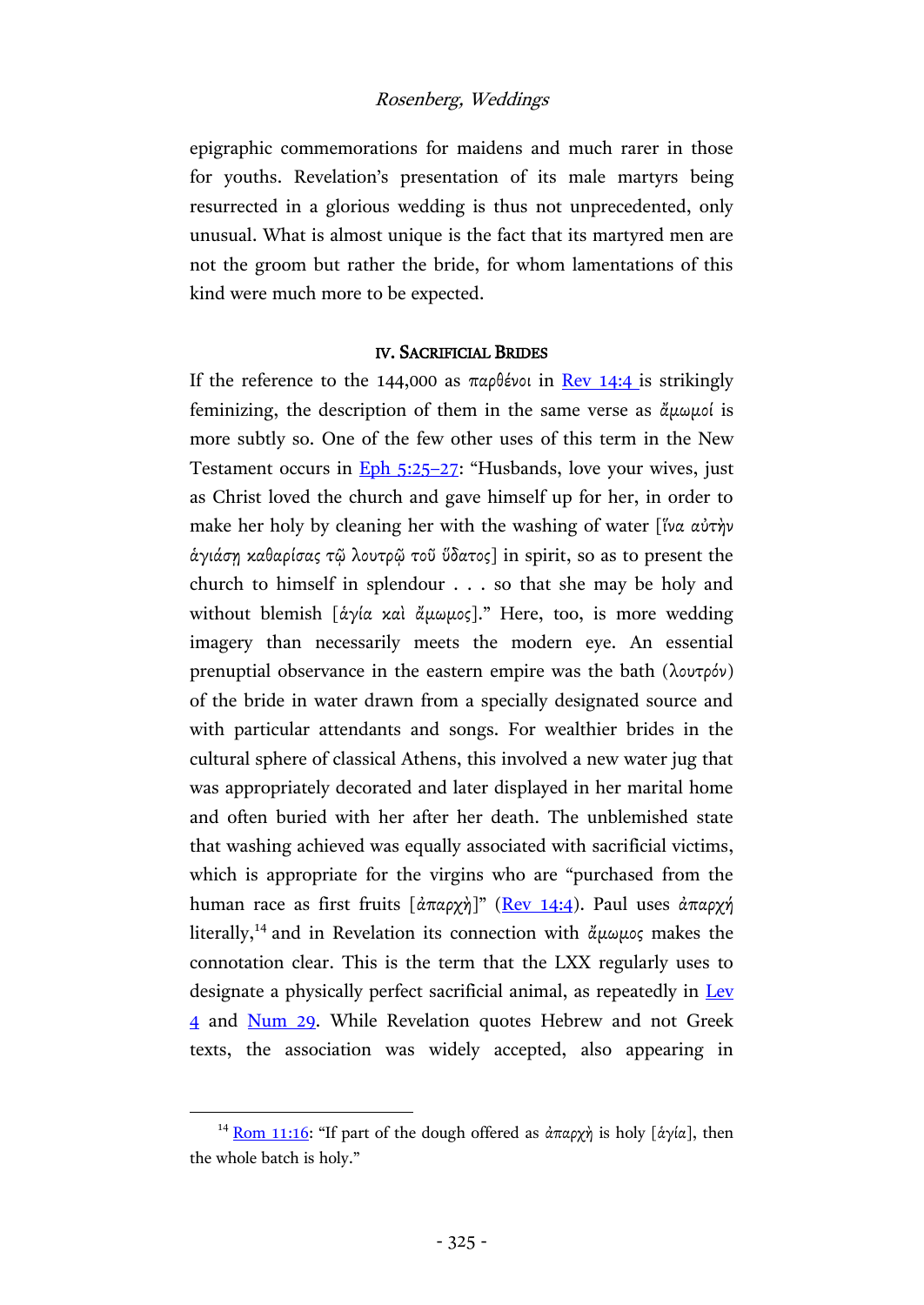Colossians, Hebrews, and 1 Peter.<sup>15</sup> The terminology also strengthens the relationship between the virgins of Rev [14:1](http://www.academic-bible.com/bible-text/Revelation14.1-5/NA/)–5 and the martyrs of  $6:9-11$  $6:9-11$ , whose spotlessness also links them to the Lamb, that is, the blood sacrifice that obviates all others. If they "follow the Lamb wherever he goes" prior to the eschaton's completion, their blood is at risk of being offered to Babylon, as David May (2009) illuminates in detail.

None of these would necessarily create nuptial associations on their own, but they are identifiable as a thread that Revelation unites in its nuptial eschaton. The likening of bridal and sacrificial figures is another rhetorical commonplace, as seen above, and not only because prenuptial offerings could include both vegetal and blood sacrifices. Because first-time brides were putting to death their maiden status and all it entailed, they could be likened to domestic animals killed in sacrifice or wild ones killed in hunting. The initiations of girls into the nubile state of maidenhood seem to have reflected this clearly, as Cole (1984, 238–43), Dowden (1989, passim), Spaeth (1996, 51–60), Faraone (2003), and Ferrari (2003) all observe of earlier ancient Greece.

Similarly, Judg [11:36](http://www.academic-bible.com/bible-text/Judges11/bhs/)–40 offers the story of Jephthah's daughter as an explanation of why "there arose an Israelite custom that for four days every year the daughters of Israel would go out to lament the daughter of Jephthah the Gileadite"  $(11:40)$ . In the Greek cultural sphere, it was not unheard of for heroes, rather than heroines, to become recipients of maidens' prenuptial offerings. Euripides alludes to such a practice in the Hippolytus, wherein it is for the tragedy's eponymous hero that "girls before their weddings

 $15$  [Col 1:22:](http://www.academic-bible.com/bible-text/Colossians1.22/NA/) "[Christ] has now reconciled you in the body of his flesh, so as to present you holy and ἀμώμους and irreproachable before him;" [Heb 9:13](http://www.academic-bible.com/bible-text/Hebrews9.13-14/NA/)-14: "For if the blood of goats and bulls, with the sprinkling of a heifer's ashes, sanctifies those who have been defiled so that their flesh is made pure, how much more will the blood of Christ, who through the eternal spirit offered himself ἄμωμον to God"; [1 Pet 1:18](http://www.academic-bible.com/bible-text/1Peter1.18-19/NA/)–19: "you were purchased from the empty ways inherited from your ancestors not with perishable things like silver and gold, but with the precious blood of Christ, like that of a lamb without defect and ἀμώμου."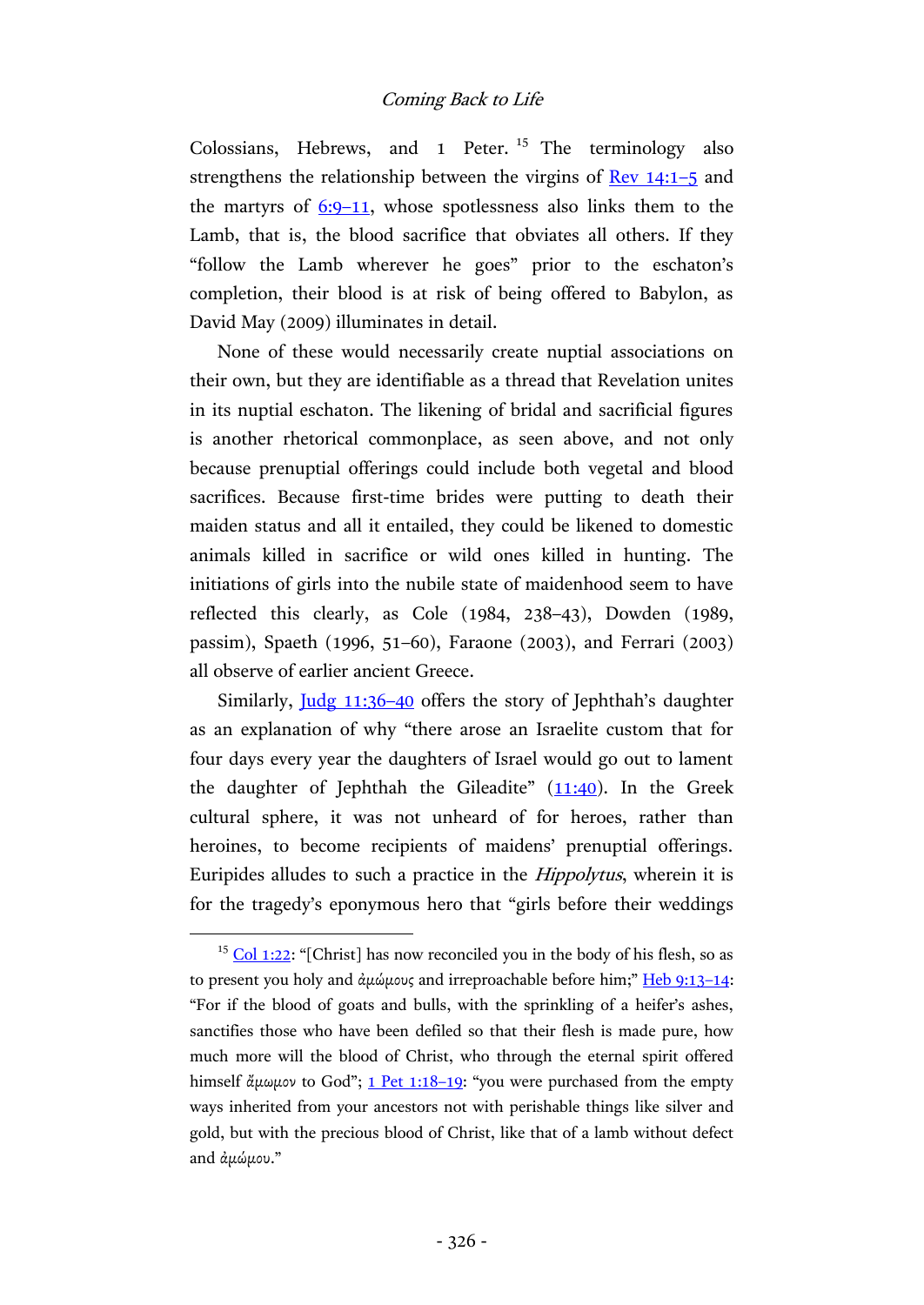[κόραι γὰρ ἄζυγες γάμων] will cut their hair, and you will harvest the deep mourning of their tears for the span of ages. The practiced skill of poetry sung by maidens [παρθένων] will forever make you its theme"  $(1425-1429)$  $(1425-1429)$ .<sup>16</sup> If Pausanias is to be believed, this was actually the case in Corinth (*Descr.* [2.32.1\)](http://hdl.handle.net/2027/uc1.c072987702?urlappend=%3Bseq=456). But as in the case of lamentations for dead youths' "non-attained weddings," these were the exceptions, not the rule. Even if the recipients of these offerings were youths, moreover, the donors were always brides-to-be. If future grooms ever participated, there is no hint of it in the evidence.

While marriage is a rare, although not nonexistent, context for the poeticization of youths' deaths, war is a common one. Claire Jamset (2004, 95) notes in her examination of the Thebaid and the Aeneid that many warrior-youths' deaths "could be read as a narrative of perverse defloration" and contain "such powerful elements of elegiac language that a strongly eroticized picture of these doomed youths emerges." She notes in particular the designation of such characters as boys or youths (*pueri*) rather than men (*viri*), sexually redolent descriptions of the penetration of their bodies by the weapons that cause their deaths, and the use of a complex of colour language and flower imagery that in epithalamia and nuptial elegies is characteristic of brides. The themes that she identifies in these early Roman imperial epics have ancient roots, at least in their basic form. Theseus is one of a gender-balanced group of young people offered as a tributary sacrifice, and some of the earliest Greek literature likens young men's deaths in combat to sacrifices that substitute for marriage. Steinrück (2008, 14-15), drawing on the work of Pierre Vernant, notes that

> the *Iliad* promotes the ideology of beautiful deaths [for youths]. Not only does the *Iliad's* aesthetic admit the description of beauty only when something is destroyed, but

 $16$  All translations of Euripides's *Hippolytus* are adapted from Kovacs 1995; the embedded hyperlinks direct to the same edition available at the Perseus [site.](http://data.perseus.org/texts/urn:cts:greekLit:tlg0006.tlg005)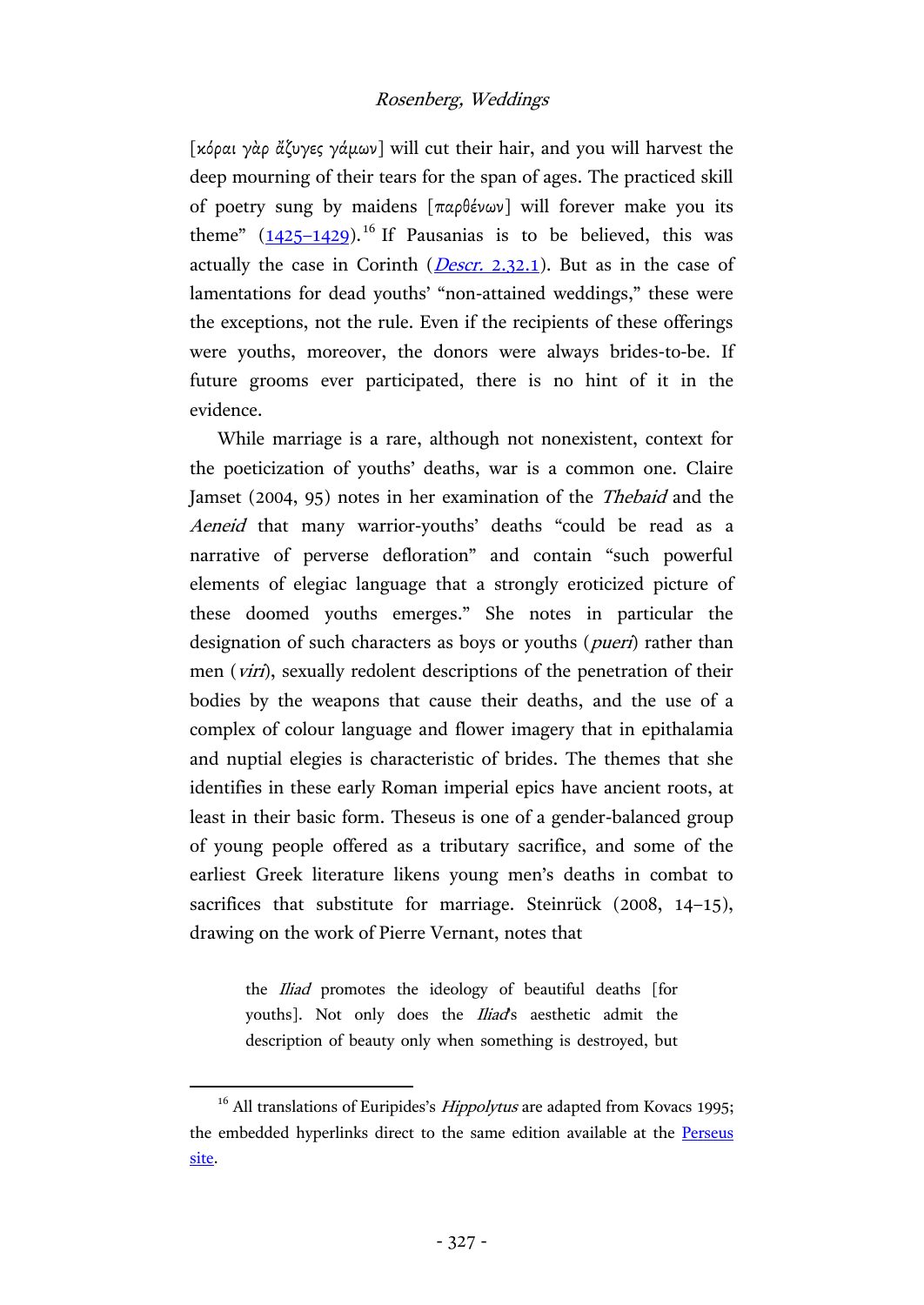in addition, the death of a (typical) unmarried young man is also called "beautiful" . . . Tyrtaeus in Sparta and Callinus in Colophon [both  $7<sup>th</sup>$  cen. BCE] adopt this pattern for elegies . . . young men, Tyrtaeus says, may be handsome in the eyes of married women and impressive in the eyes of married men, but become beautiful only in battle death. Both Callinus and Tyrtaeus point out that death is the means of obtaining from the city what young, superfluous men are most short of: glory and love.

The forms and social meanings that Steinrück argues this imagery carried in archaic literature obviously evolved, but what is significant here is that the positively appraised violent death of a youth had literary associations with a kind of substitute wedding from the outset of classical literature and proved enduring in form. Similar evocation may be present in biblical laments for young warriors such as Jonathan, whose life was so entangled with David's marital and martial adventures, and whose death David laments with the declaration that "your love was wonderful to me, surpassing the love of women"  $(2 \text{ Sam } 1:26)$ .<sup>17</sup> This is all the more significant for Revelation if we understand its 144,000 παρθένοι, as Eugene Boring (1989, 169) suggests, in light of biblical demands (e.g., [Deut](http://www.academic-bible.com/bible-text/Deuteronomy20/bhs/) 20:1–9; [23:9](http://www.academic-bible.com/bible-text/Deuteronomy23/bhs/)–10; [1 Sam](http://www.academic-bible.com/bible-text/1Samuel21/bhs/) 21:5; [2 Sam](http://www.academic-bible.com/bible-text/2Samuel11/bhs/) 11:8–11) of celibacy for those in "God's army . . . during their time of service . . . [and] John pictures the church as the army of God—the very word 'thousands' conjures up military units" (see also Beale 1999, 738–39; Smalley 2005, 357–58; Boxall 2006, 203–04). Yet this masculine, martial identity is subsumed into the designation of παρθέναι and the overriding image of believers as the bride of the Lamb.

#### V. BLOOD WEDDINGS

The symbiosis of wedding and funeral in Revelation is not limited to the bridal identification of male martyrs. The placement of Babylon's spectacular destruction (spectacular in the literal sense of the term)

 $17$  On the lament over Jonathan, vexed as its interpretation has proven, see Peleg 2005; Rowe 2009.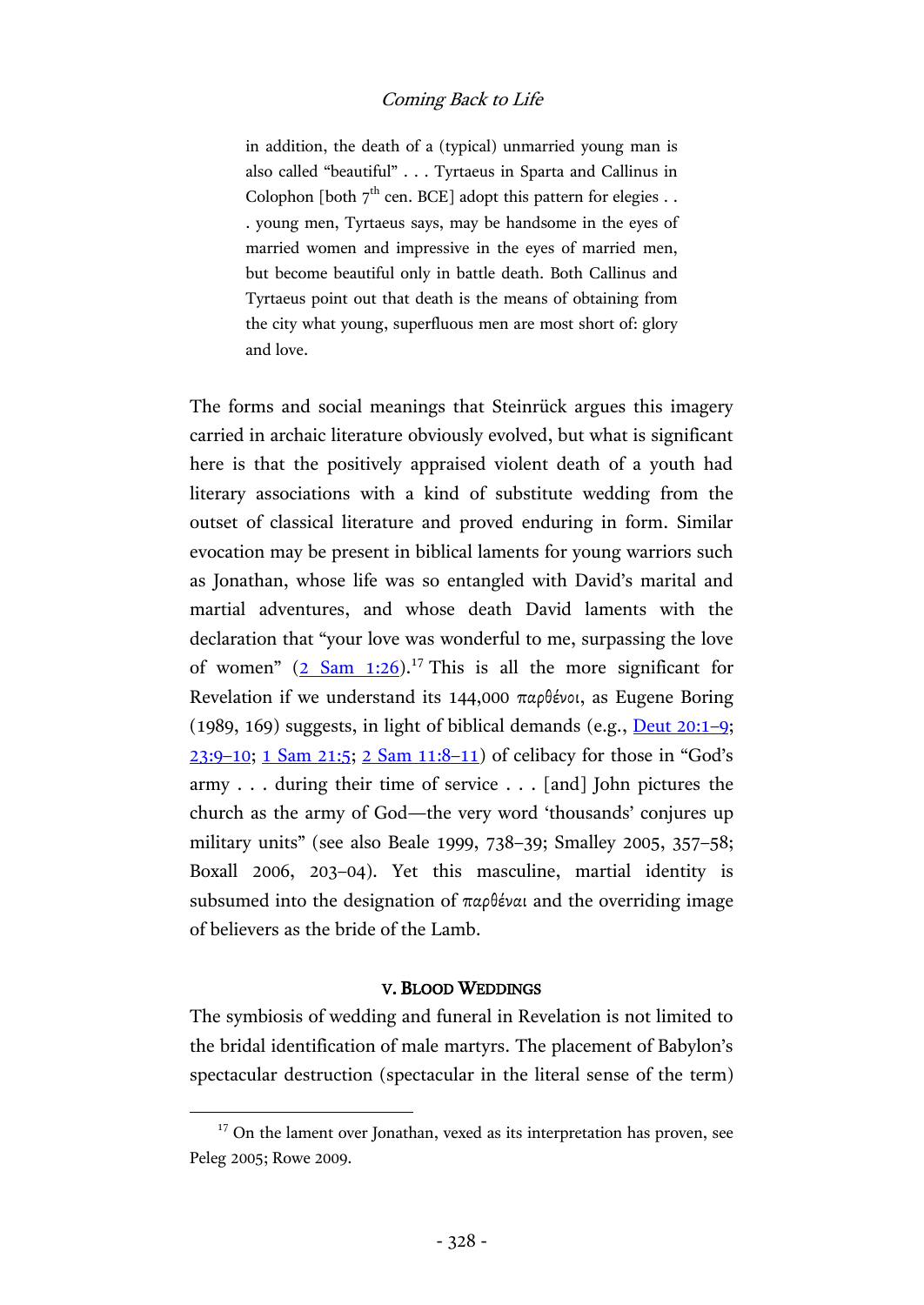immediately before Jerusalem's spectacular wedding (spectacular in the figurative sense) is another dimension of it. Just as individuals' marriage and burial rites could share close associations, the public aspects of a wedding could lend themselves to wider-scale violence, at least in principle. Narratives of the abduction of brides and the resulting violence between men (e.g., <u>[Judg](http://www.academic-bible.com/bible-text/Judges21/bhs/) 21</u>; the Sabine women; the *Iliad*) were well known. More relevant to Revelation is the theme of massacres of wedding guests, especially groomsmen. Such events were presumably infrequent in reality, but the paucity of scholarship on depictions of them can mask their prevalence in narrative literature and related visual art. The most famous example is Odysseus's slaughter of Penelope's suitors, the unsuccessful among whom would have been guests at the winner's wedding. This incident occupies six full books (17–22) of the Odyssey, and it was a perennially popular subject in Greek vase painting. It proved more of a precedent than an isolated instance in literature, where would-be grooms and their peers meet bloody deaths with a certain regularity. In her study of this theme in Matthew's Gospel, Blickenstaff (2005, 32–33) draws on texts including Cyropaedia, Leucippe and Clitophon, and the Life of Apollonius of Tyana to argue that

> the trope of the endangered bridegroom is common in ancient biographies, historical accounts, and novels, which lends support to my thesis [that it] is as closely associated with violence as with joy. That [the bridegroom in  $Matt 25$ ] dies before his wedding feast, although he is expected to return to celebrate it, places him in good company with other tragic bridegrooms. In some accounts the entire wedding party is disrupted by violence and death . . . Given these literary examples, the bridegroom's violent death, or the appearance of violent death, is almost an expectation.

Blickenstaff numbers among the Hebrew Bible's "endangered bridegroom" figures Lot's would-be sons-in-law [\(Gen](http://www.academic-bible.com/bible-text/Genesis19/bhs/) 19:1–29), Moses in Zipporah's "bridegroom of blood" incident ([Exod](http://www.academic-bible.com/bible-text/Exodus4/bhs/) 4:18–26), and the murder of Uriah  $(2 \text{ Sam } 11-12)$ . Nabal's demise  $(1 \text{ Sam } 25)$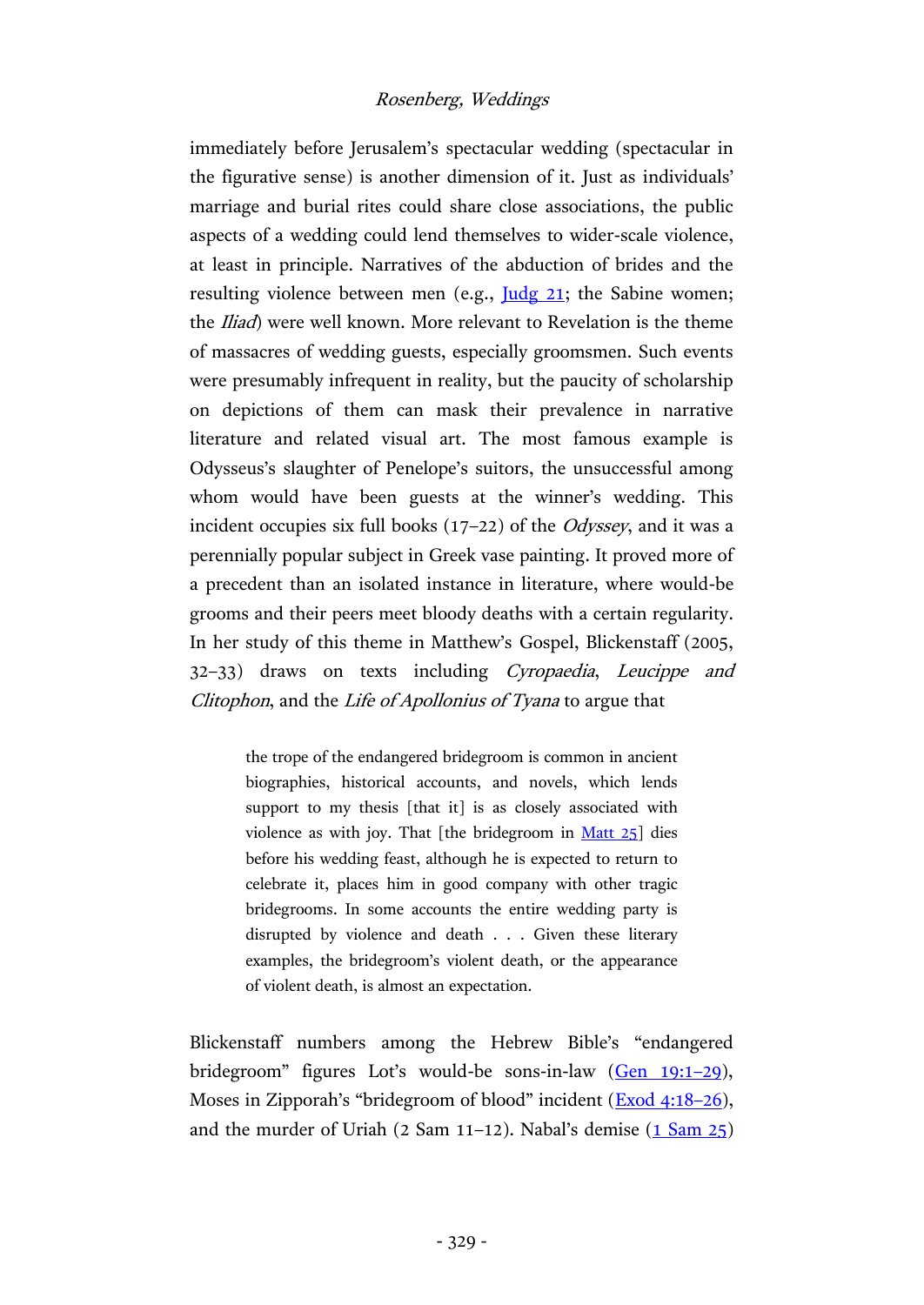and the seven grooms of Sarah the daughter of Raguel  $(Tob_3, 6-8)$  $(Tob_3, 6-8)$ could be added to this census. She notes Samson's slaughter of thirty of his own wedding's guests ( $\frac{I \cdot I}{I}$ ), the bride price for Michal (1 [Sam](http://www.academic-bible.com/bible-text/1Samuel18/bhs/) 18), and the violent intrigues of the book of Nehemiah as examples of wedding massacres. Revelation's distinctive contribution to this tradition is making the individual male brides, rather than young male suitors, the victims of this violence. Its resurrection of them into a corporate bride in the eschaton is equally remarkable.

While a wedding massacre might seem to be an unfortunate event, Revelation is one of several texts to present such violence as justified and appropriate. The *Odyssey*, for example, does not unambiguously condemn the killing of Penelope's suitors and follows the bloodshed with a long-desired marital reunion. [Gen](http://www.academic-bible.com/bible-text/Genesis34/bhs/) 34 presents Jacob's sons as having a legitimate grievance against Shechem, even if their taking of revenge on all his city is considered excessive. The first book of Maccabees presents a wedding massacre in wholly positive terms:

> It was reported to Jonathan [Maccabee] and his brother Simon, "The family of [your enemy] Jambri are having a great wedding [ποιοῦσιν γάμον μέγαν], and are conducting the bride [ἄγουσιν τὴν νύμφην], a daughter of one of the great nobles of Canaan, from Nadabath with a large escort." Remembering how their brother John had been killed, they went up and hid under cover of the mountain. They looked out and saw a tumultuous procession and much baggage; and the bridegroom [ὁ νυμφίος] came out with his friends and his brothers to meet them with many tambourines and musicians and many weapons. Then [Jonathan and Simon] rushed on them from the ambush and began killing them. Many were wounded and fell, and the rest fled to the mountain; and they took all their goods. So the wedding was turned into mourning [μετεστράφη ὁ γάμος εἰς πένθος] and the voice of their musicians into a funeral dirge. After they had fully avenged the blood of their brother, they returned to the marshes of the Jordan.  $(1$  Macc 9:37-42)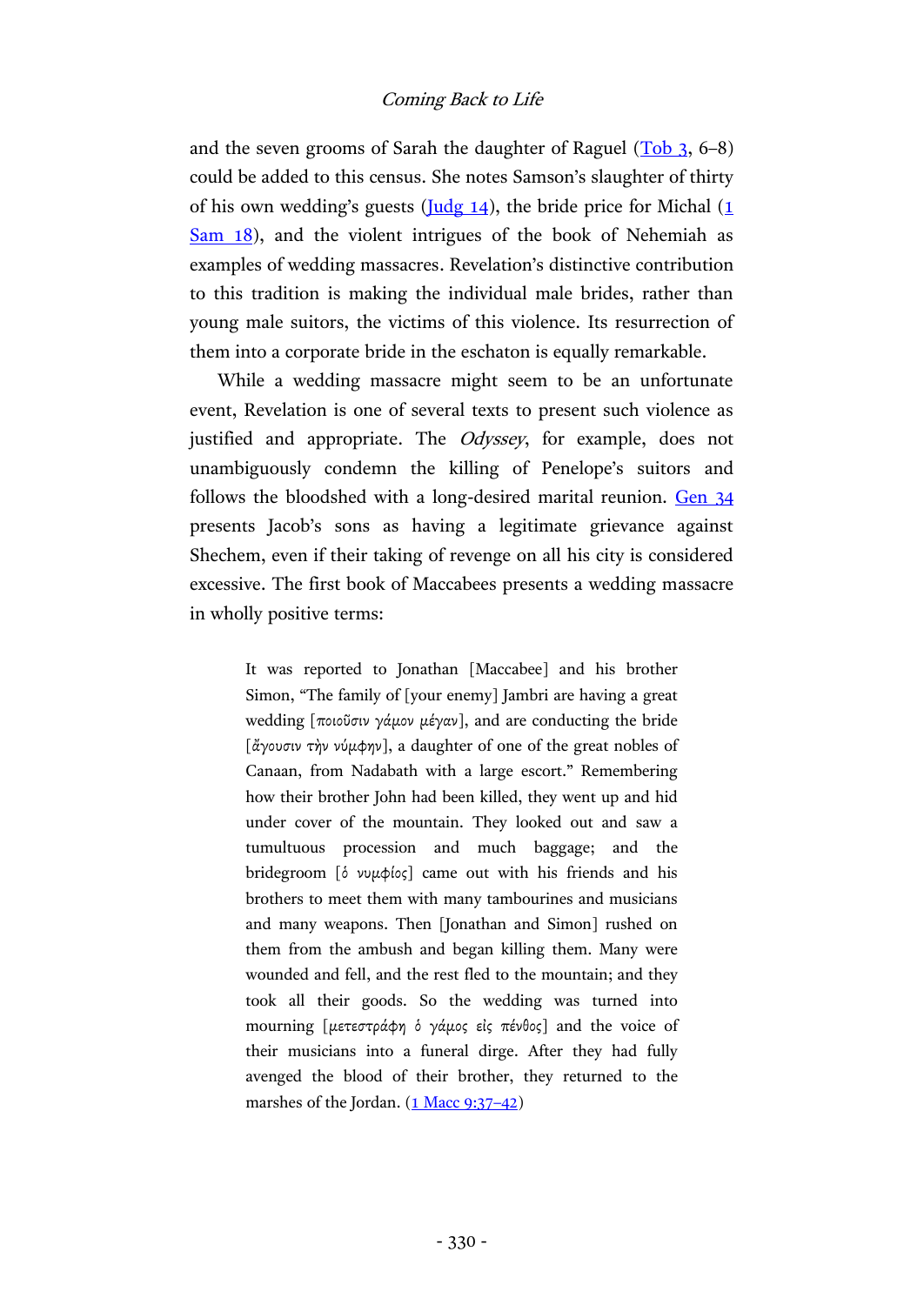Since the perpetrators of this event are the protagonists of the text, the violence is presented as a form of justice rather than as a calamity. Josephus takes the same view of this supposed event as 1 Maccabees, recounting it in greater detail and making explicit his moral evaluation  $(Ant. 13.1.20-21)$  $(Ant. 13.1.20-21)$  $(Ant. 13.1.20-21)$ . The Gospel of Matthew has a more complicated attitude toward the nuptial violence that it presents. Here, as in the other Synoptic Gospels, the groom's being "taken away" (ἀπαρθῆ, [Mark](http://www.academic-bible.com/bible-text/Mark9.15/NA/) 9:15) is presented as unjust and lamentable. On the other hand, the response to this unjustified violence toward the groom is just violence in retribution, as in the parable of the Great Supper  $(Matt 22:1-12)$  $(Matt 22:1-12)$ . Similar public misfortune occurs in the Matthean parable of the ten bridesmaids, where the five negligent ones are shut out of the wedding banquet [\(Matt](http://www.academic-bible.com/bible-text/Matthew25.1-13/NA/) 25:1–13), just as "the dogs, sorcerers, fornicators, murderers, idolaters, and everyone who loves and practices falsehood" ([Rev](http://www.academic-bible.com/bible-text/Revelation22.15/NA/) [22:15\)](http://www.academic-bible.com/bible-text/Revelation22.15/NA/) are shut out of it in Revelation.

#### VI. DOUBLE TRANSFORMATIONS

But if the transformation of a wedding into a funeral or worse is a recurrent theme in tragedy, romances often feature a double inversion in which a bride- or groom-elect becomes a corpse that later turns out only to appear to have been a corpse. First the voice of the bridegroom is turned to weeping and hymns into laments, and then the laments become hymns and the bridegroom rejoices still more. Marriage torches that were repurposed for pyre or entombment become marriage torches again. In Leucippe and Clitophon, a father laments a son who has died in a riding accident:

> When, my child, will your wedding be? When shall I arrange your wedding, horseman and bridegroom? Forever a fiancé [νυμφίε μὲν ἀτελές], horseman without fortune. Your bridal chamber, child, is the grave, your wedding a death, your nuptial song [ὑμέναιος] these wailings. I hoped to kindle a different fire from this, my child, but envious Fortune has extinguished it and you together, lighting instead for you torches of evil. Ah, what a cruel torch-bearing this is! Your marriage torches  $[\hat{\eta} \nu \psi \psi \psi \psi]$  have become a pyre.  $(1.13.4-5)$  $(1.13.4-5)$  $(1.13.4-5)$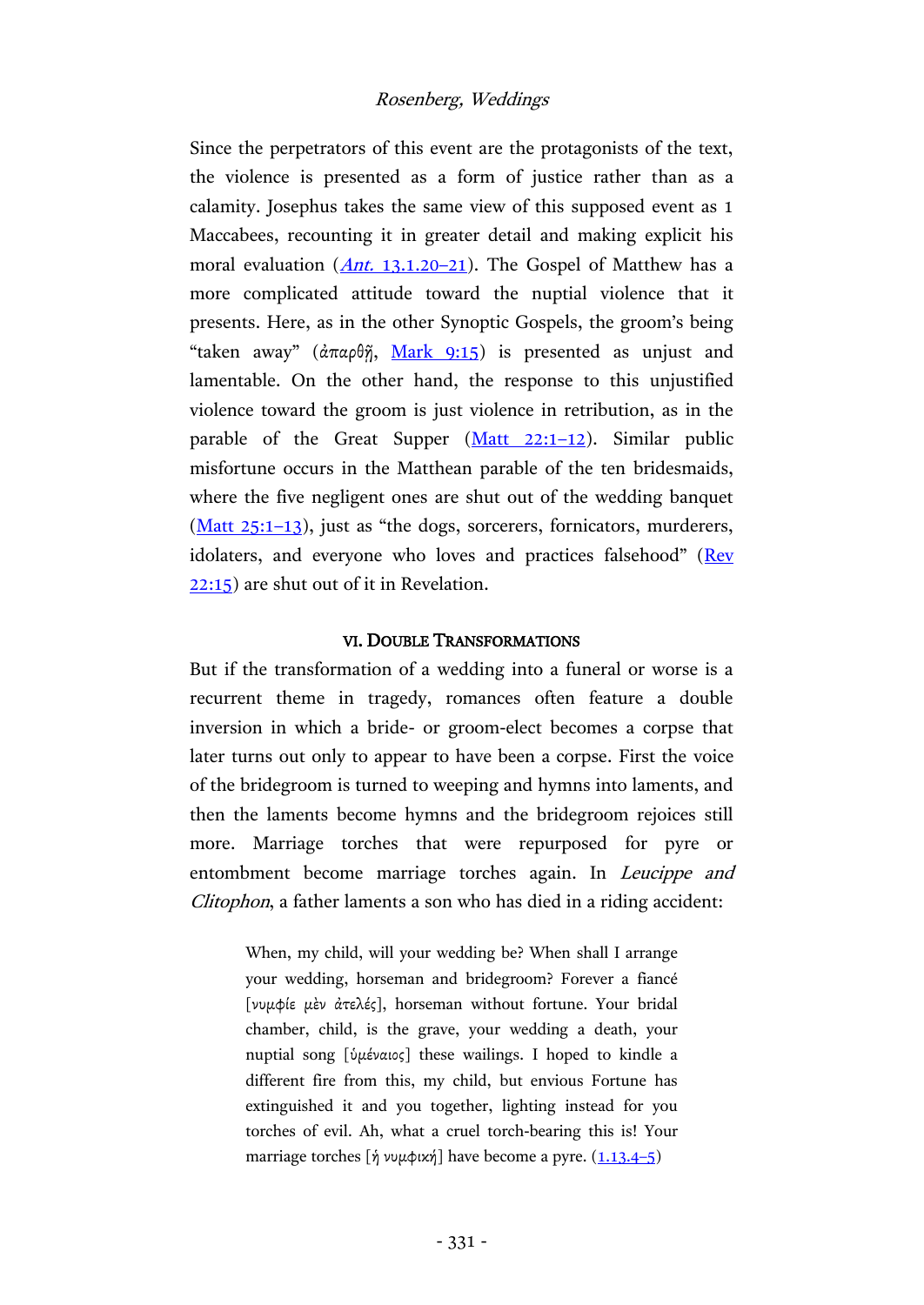The youth lamented here actually is dead; the comedy is in the fact that the marriage his foolish father arranged for him was such a bad match that his death could only be considered fortunate. It is the eponymous lovers who appear to have died and then discover each other alive and marry later in the narrative, as also occurs in the Ephesian Tale and Callirhoe. Here the salient point is the way in which the torches, which were essential to nuptial processions in practice, visual art, and literature (e.g.,  $M$ att  $25:1-13$ ; the epitaphs above), carry dual meaning. So do the songs, which here as elsewhere transform between hymns in the classical sense and dirges.

Revelation unites the key elements of music and illumination in the segue from Babylon's demise to Jerusalem's arrival. The songs are not necessarily evident in translation but are metrically apparent in the Greek. If the 144,000 male virgins are to be associated with the wedding guests and/or bride, the musical quality is all the more apparent, that is, "the voice I heard was like the sound of harpists playing their harps, and they sing a new song . . . no one could learn that song except the  $144,000$ " (Rev  $14:2-3$  $14:2-3$ ). It is with this in mind that we can not only approach Adela Yarbro Collins's (1980) question of whether [Rev](http://www.academic-bible.com/bible-text/Revelation18/NA/) 18 is a "taunt-song or dirge," but also extend it to the beginning of the next chapter:

> "Hallelujah! Salvation and glory and power to our God, for his judgments are true and just; he has judged the great whore who corrupted the earth with her fornication, and he has avenged on her the blood of his slaves . . . Hallelujah! The smoke goes up from her forever and ever" . . . . Then I heard what seemed to be the voice of a great multitude, like the sound of many waters and like mighty claps of thunder, crying out, "Hallelujah! For the Lord our God the Almighty reigns. Let us rejoice and exult, for the marriage of the Lamb has come, and his bride has made herself ready; to her it has been granted to be clothed with fine linen, bright and pure"—for the fine linen is the righteous deeds of the saints. (Rev [19:1b](http://www.academic-bible.com/bible-text/Revelation19.1-3/NA/)–  $3, 6-8)$  $3, 6-8)$  $3, 6-8)$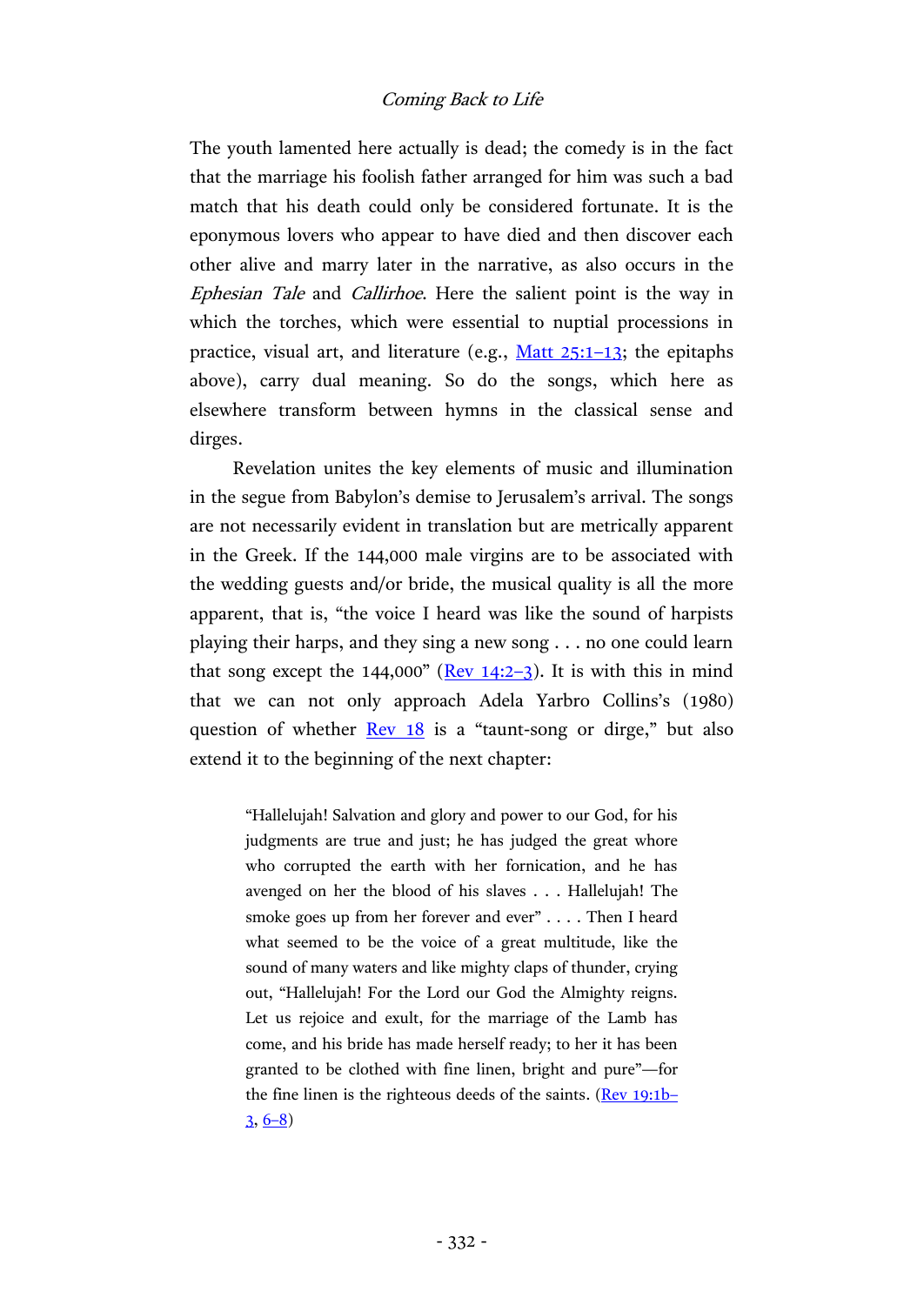The answer to Yarbro Collins's question would seem to be "both." The hymnal emphasizes that the smoke of Babylon's burning is heavenly incense. In Matthew, the foolish virgins forget their oil and the wicked would-be guests refuse the wedding invitation. Revelation, as Nwachukwu (2005, 231–38) implies, assumes that those invited to be the guests and/or bride in the eschatological wedding are coming, prepared, and wearing their wedding garments. Insofar as the text at this juncture is concerned with those who turned down the invitation or have not washed their garments in the Lamb's blood, or received robes from him—they are "outside, the dogs and sorcerers and murderers and idolaters, and everyone who loves and does falsehood" ( $\text{Rev } 22:15$ ). Those inside the city and those outside it operate, like Babylon and Jerusalem themselves, as a contrasting pair: the fate of the one group throws the fate of the other into sharper relief. In Matthew, the lax virgins forget their oil. In Revelation, the heavenly city "has no need of sun or moon to shine on it, for the glory of God is its light, and its lamp is the Lamb" ( $\text{Rev } 21:22$  $\text{Rev } 21:22$ ). But if external lighting is still desired, "the smoke goes up forever and ever"  $($ Rev [19:5\)](http://www.academic-bible.com/bible-text/Revelation19.5/NA/) from the burning of the self-deluded whore.

## VII. CONCLUSION

Revelation's concluding wedding unifies its vision of eschatological rewards for faithful witnesses. In doing so, it deploys conventional imagery of weddings, especially tragic weddings, in at least two unconventional ways. First, the martyr figures who finally receive justice at the climax of the text are not restored, as might be expected, to the status of honourable masculinity. The text keeps these figures subordinate to Christ by making them the female partner(s) in a male-dominant marriage regime, feminizing them first by referring to them as  $\pi \alpha \beta$  devot and then, in their resurrection, attributing the production of bridal clothing to their works. Unlike the threatened bridegrooms of romance novels such as the Ephesian Tale and Daphnis and Chloe, they do not end up assuming the status of husbands, that is, free men with the figurative and literal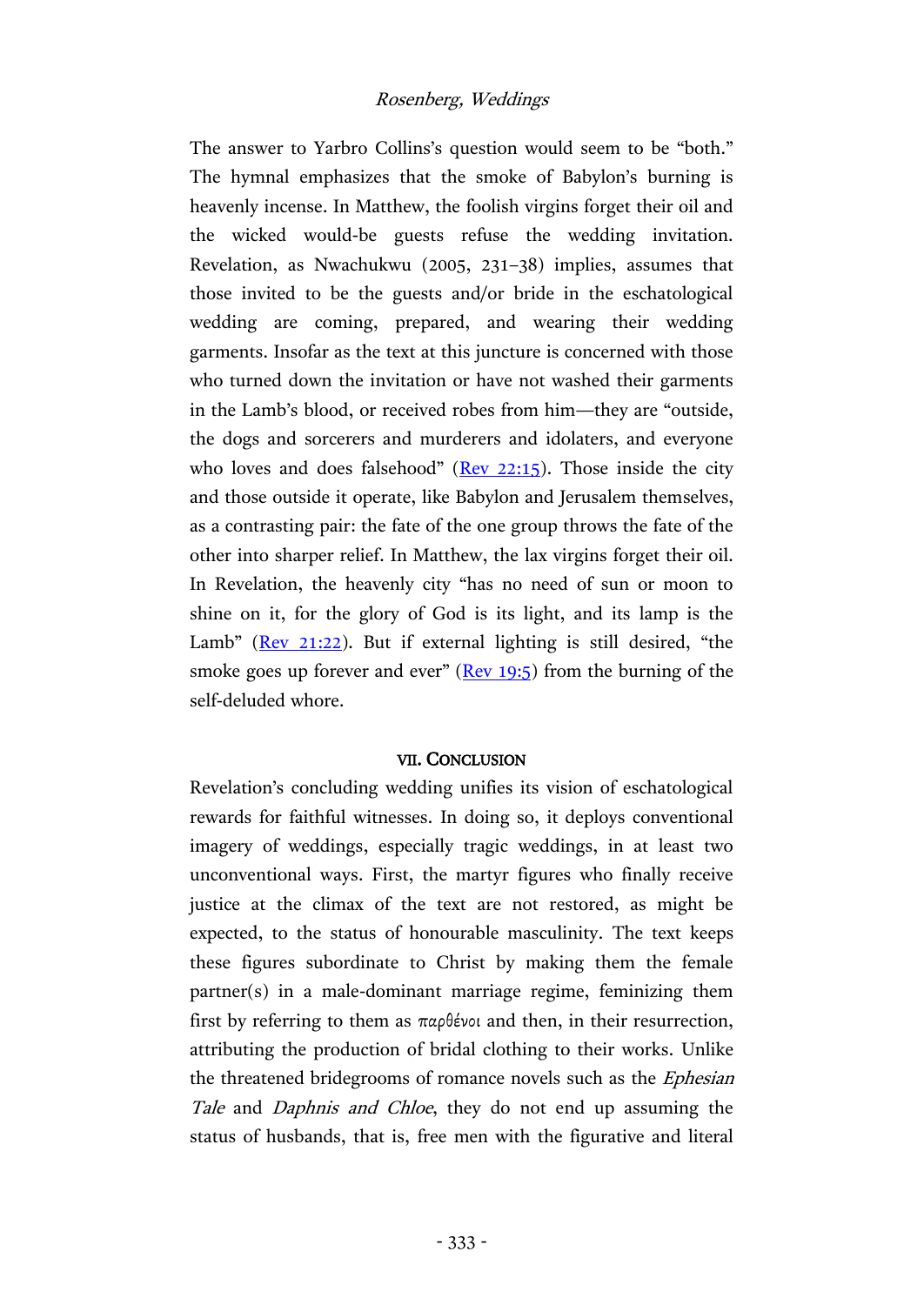"upper hand" in the new, household-establishing marriage. Rather, they are resurrected to a threshold of becoming wives, wives who are likened collectively to a city that they do not rule.

Second, the celestial celebration of Babylon's prenuptial demise subverts expectations that such an event would provoke lamentation. The fact that only the partners in her wickedness lament it, while the heavenly community rejoices, magnifies the condemnation that Babylon receives and emphasizes the justness of her fate. The juxtaposition and mirroring of the two events—Babylon's destruction and Jerusalem's wedding—weaponizes the discourse of the tragic or violent wedding. While texts from the Odyssey to the Gospel of Matthew treat the events in violent wedding narratives as at least somewhat troubling, Revelation distinguishes itself by glorying in it. It is this weaponized deployment of the blood wedding trope, as well as the martyrs' own feminized virtue, that establishes their resurrection into the eschatological bride figure as fully just.

#### VIII. BIBLIOGRAPHY

- Alberici, Lisa A., and Mary Harlow. 2007. "Age and Innocence: Female Transitions to Adulthood in Late Antiquity." Pages 193–203 in Constructions of Childhood in Ancient Greece and Italy. Edited by Ada Cohen and Jeremy B. Rutter. HespS 41. Princeton: American School of Classical Studies at Athens.
- Archer, Léonie J. 1990. Her Price Is Beyond Rubies: The Jewish Woman in Greco-Roman Palestine. JSOTSup 60. Sheffield: JSOT Press.
- Beale, Gregory. 1999. The Book of Revelation. NIGTC. Grand Rapids: Eerdmans.
- Bennett, Larry J., and William Blake Tyrrell. 1991. "What Is Antigone Wearing?" CW85:107-09.
- Blickenstaff, Marianne. 2005. "While the Bridegroom is with Them": Marriage, Family, Gender and Violence in the Gospel of Matthew. LNTS 292. London: T&T Clark.
- Boring, M. Eugene. 1989. Revelation. IBC. Louisville: John Knox.
- Boxall, Ian. 2006. The Revelation of Saint John. BNTC 18. Peabody, MA: Hendrickson.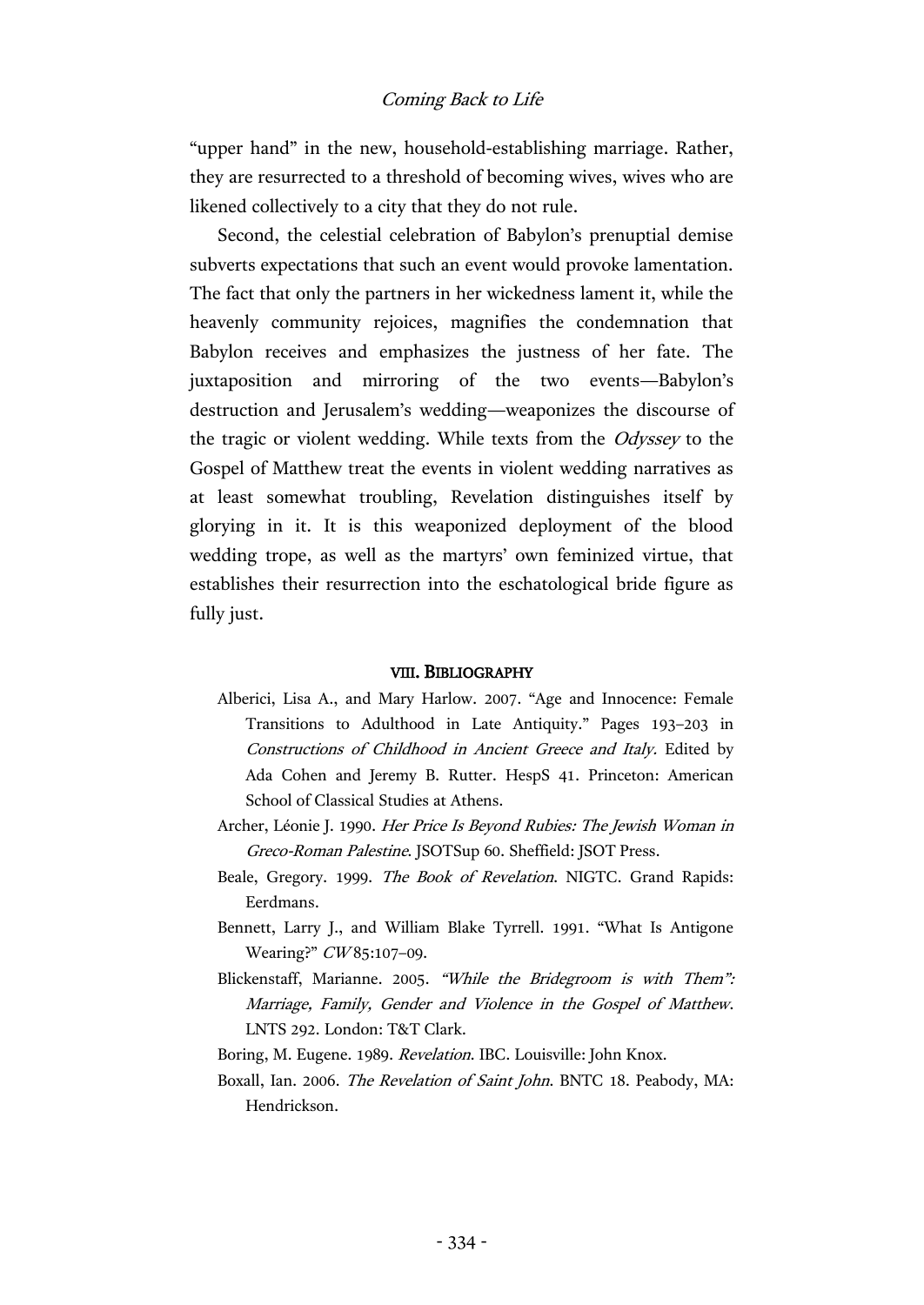- Brodsky, David. 2006. A Bride without a Blessing: A Study in the Redaction and Content of Massekhet Kallah and Its Gemara. TSAJ 118. Tübingen: Mohr Siebeck.
- Brooten, Bernadette. 1996. Love Between Women: Early Christian Responses to Female Homoeroticism. Chicago: University of Chicago Press.
- Bundrick, Sheramy D. 2008. "The Fabric of the City: Imaging Textile Production in Classical Athens." Hesperia 77:283–334.
- Burchard, C. 1985. "Joseph and Aseneth." OTP 2:177–247.

--. 2003. Joseph und Aseneth. PVTG 5. Leiden: Brill.

- Cairns, Douglas. 2009. "Weeping and Veiling: Grief, Display and Concealment in Ancient Greek Culture." Pages 37–57 in Tears in the Graeco-Roman World. Edited by Thorsten Fögen. Berlin: de Gruyter.
- Campbell, Ken M. 2003. Marriage and Family in the Biblical World. Downers Grove, IL: InterVarsity Press.
- Cole, Susan Guettel. 1984. "The Social Function of Rituals of Maturation: The *Koureion* and the *Arkteia.*" *ZPE* 55:233-44.
- Connelly, Joan B. 1996. "Parthenon and Parthenoi: A Mythological Interpretation of the Parthenon Frieze." AJA 100:53–80.
- Corley, Kathleen. 2010. Maranatha: Women's Funerary Rituals and Christian Origins. Minneapolis: Fortress.
- Cottica, Daniela. 2014. "Spinning in the Roman World: From Everyday Craft to Metaphor of Destiny." Pages 220–28 in Ancient Textiles: Production, Crafts and Society. Edited by Marie-Louise Nosch and C. Gillis. Ancient Textiles 1. Oxford: Oxbow.
- Courtney, E. 1995. Musa Lapidaria: A Selection of Latin Verse Inscriptions. ACSt 36. Atlanta: Scholars Press.
- Denzey, Nicola. 2008. The Bone Gatherers: The Lost Worlds of Early Christian Women. Boston: Beacon.
- Derderian, Katharine. 2001. Leaving Words to Remember: Greek Mourning and the Advent of Literacy. MnS 209. Leiden: Brill.
- Dowden, Ken. 1989. Death and the Maiden: Girls' Initiation Rites in Greek Mythology. New York: Routledge.
- Faraone, Christopher A., and David B. Dodd, eds. 2003. Initiation in Ancient Greek Rituals and Narratives: New Critical Perspectives. London: Routledge.
- Ferrari, Gloria. 2003. "What Kind of Rite of Passage Was the Ancient Greek Wedding?" Pages 27–42 in Initiation in Ancient Greek Rituals and Narratives. Edited by David B. Dodd and Christopher A. Faraone. New York: Routledge.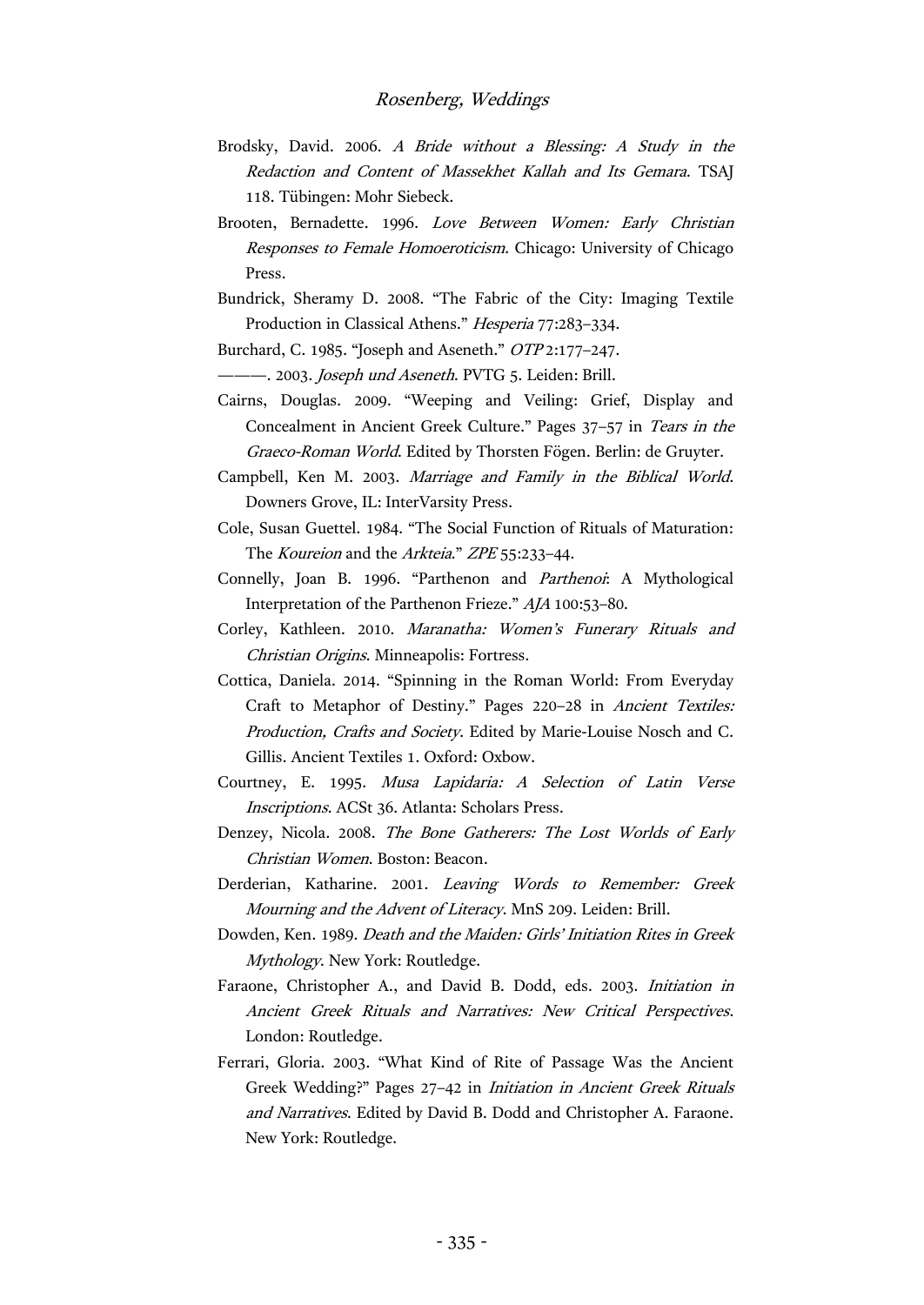French, D. H., ed. 2004. The Inscriptions of Sinope. IK 64. Bonn: Habelt.

- Frilingos, Christopher. 2003. "Sexing the Lamb." Pages 297–315 in New Testament Masculinities. Edited by Stephen D. Moore and Janice Capel Anderson. SemeiaSt 45. Atlanta: Society of Biblical Literature.
- Gaselee, S., trans. 1969. Achilles Tatius: Leucippe and Clitophon. LCL. Cambridge, MA: Harvard University Press, 1969.
- Glass, Jonathan. 1987. "Some Observations on Psalm 19." Pages 147–59 in The Listening Heart: Essays in Wisdom and the Psalms in Honour of Roland E. Murphy. Edited by Kenneth G. Hoglund. JSOTSup 58. Sheffield: JSOT Press.
- Gordon, Richard L. 1980. "Reality, Evocation and Boundary in the Mysteries of Mithras." JMS 3:19–99.
- ———. 1996. Image and Value in the Graeco-Roman World: Studies in Mithraism and Religious Art. Brookfield, VT: Ashgate.
- Hanson, Ann Ellis. 2007. "The Hippocratic Parthenos in Sickness and Health." Pages 40–65 in Virginity Revisited: Configurations of the Unpossessed Body. Edited by Bonnie MacLachlan and Judith Fletcher. PhoenixSup 45. Toronto: University of Toronto Press.
- Harlow, Mary. 2012. "Death and the Maiden." Pages 148–57 in Dressing the Dead. Edited by Maureen Carroll and John Peter Wild. Stroud, UK: Amberley.
- Hersch, Karen K. 2009. "Ethnicity and the Costume of the Roman Bride." Pages 135–41 in Gender Identities in Italy in the First Millennium BC. Edited by Edward Herring and Kathryn Lomas. BAR.I 1983. Oxford: Archaeopress.
	- ———. 2010. The Roman Wedding: Ritual and Meaning in Antiquity. Cambridge: Cambridge University Press.
- Huber, Lynn R. 2007. Like a Bride Adorned: Reading Metaphor in John's Apocalypse. ESEC 10. New York: T&T Clark.
- Ingalls, Wayne B. 2000. "Ritual Performance as Training for Daughters in Archaic Greece." Phoenix 54:1–20.
- Jamset, Claire. 2004. "Death-Loration: The Eroticization of Death in the Thebaid." GR 51:95–104.
- Kamrada, Dolores. 2009. "The Sacrifice of Jephthah's Daughter and the Notion of Hērem." Pages 57–85 in With Wisdom as a Robe: Qumran and Other Jewish Studies in Honour of Ida Fröhlich. Edited by Károly Dániel Dobos and Miklós Kőszeghy. HBM 21. Sheffield: Sheffield Phoenix.
- Knapp, Bettina. 1997. Women in Myth. Albany, NY: SUNY Press.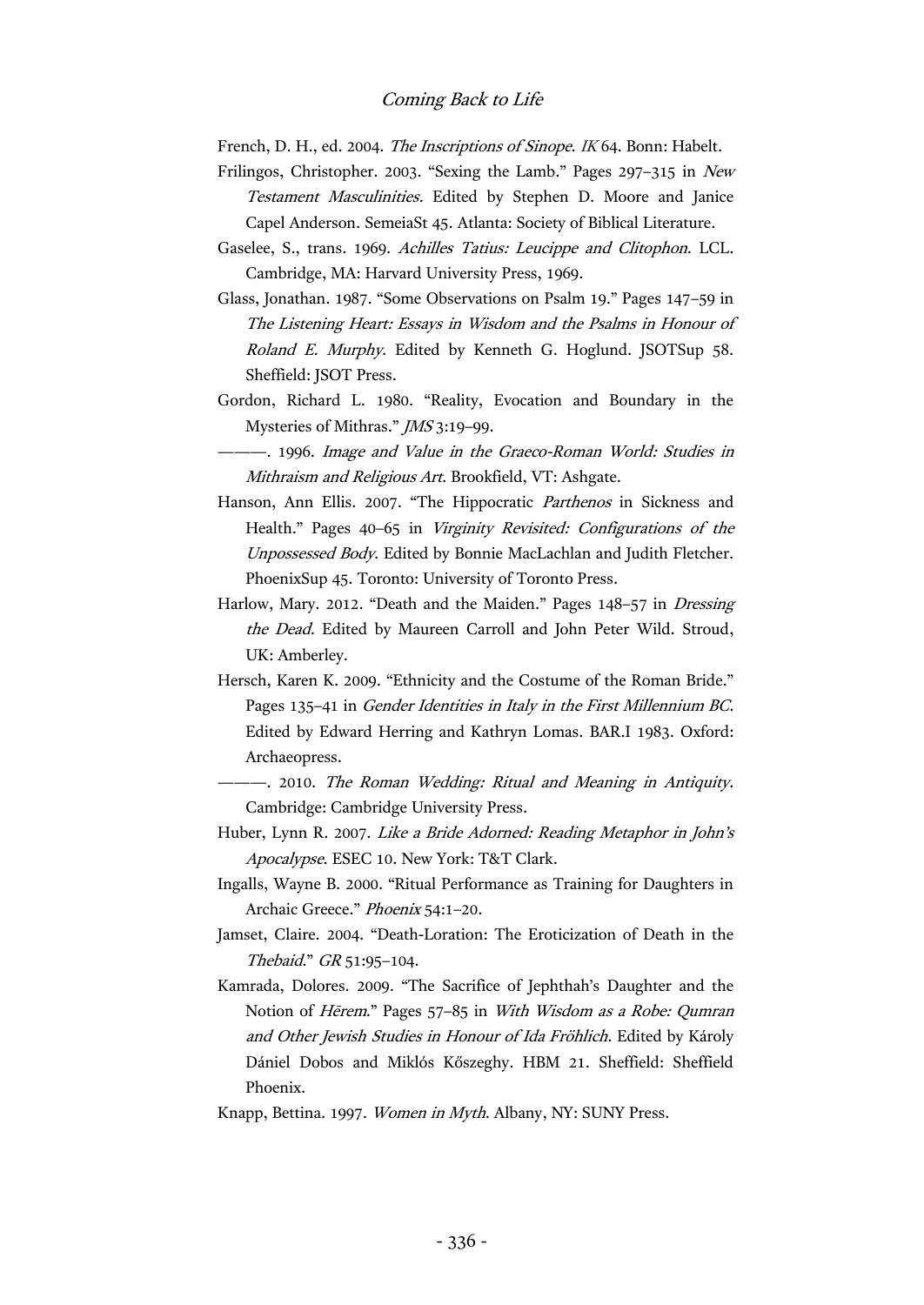- Kouki, Élisabeth. 1993. "Rituel antique et mythe personnel." Ethnologie française 23:135–43.
- Kovacs, David, trans. 1995. Euripides: Hippolytus, Children of Heracles, Hippolytus, Andromache, Hecuba. LCL. Cambridge, MA: Harvard University Press.
- La Follette, Laetitia. 2001. "The Costume of the Roman Bride." Pages 54– 64 in The World of Roman Costume. Edited by Judith Lynn Sebesta and Larissa Bonfante. Madison: University of Wisconsin Press.
- Lang, Bernhard. 2004. "Women's Work, Household, and Property in Two Mediterranean Societies: A Comparative Essay on Proverbs XXXI 10– 31." VT 54:188–207.
- Langer, Ruth. 1995. "The Birkat Betulim: A Study of the Jewish Celebration of Bridal Virginity." PAAJR 61:53–94.
- Larson, Jennifer. 1995. Greek Heroine Cults. Madison: University of Wisconsin Press.
- Lattimore, Richmond. 1962. Themes in Greek and Latin Epitaphs. ISLL 28. Urbana, IL: University of Illinois Press.
- Launderville, Dale. 2010. Celibacy in the Ancient World: Its Ideal and Practice in Pre-Hellenistic Israel, Mesopotamia, and Greece. Collegeville, MN: Liturgical Press.
- Lonsdale, Steven. 1993. Dance and Ritual Play in Greek Religion. Baltimore: Johns Hopkins University Press.
- Lovén, Lena Larsson. 2014. "Wool Work as a Gender Symbol in Ancient Rome: Roman Textiles and Ancient Sources." Pages 229–36 in Ancient Textiles: Production, Crafts and Society. Edited by Marie-Louise Nosch and C. Gillis. Ancient Textiles 1. Oxford: Oxbow.
- Lyons, Deborah. 1997. Gender and Immortality: Heroines in Ancient Greek Myth and Cult. Princeton: Princeton University Press.
- Mackay, E. A. 1995. "Narrative Tradition in Early Greek Oral Poetry and Vase-Painting." OralTrad 10:282–303.
- Martin-Kilcher, Stefanie. 2000. "Mors immatura in the Roman World—A Mirror of Society and Tradition." Pages 63–77 in *Burial, Society and* Context in the Roman World. Edited by John Pearce, Martin Millett, and Manuela Struck. Oxford: Oxbow.
- May, David M. 2009. "Interpreting Revelation with Roman Coins: A Test Case, Revelation 6.9-11." RevExp 106:445-65.
- McIlraith, Donal A. 1999. "For the Fine Linen is the Righteous Deeds of the Saints." CBQ 62:512–29.
- McNeil, Linda. 2005. "Bridal Cloths, Cover-ups, and Kharis: The 'Carpet Scene' in Aeschylus' Agamemnon." GR 52:1-17.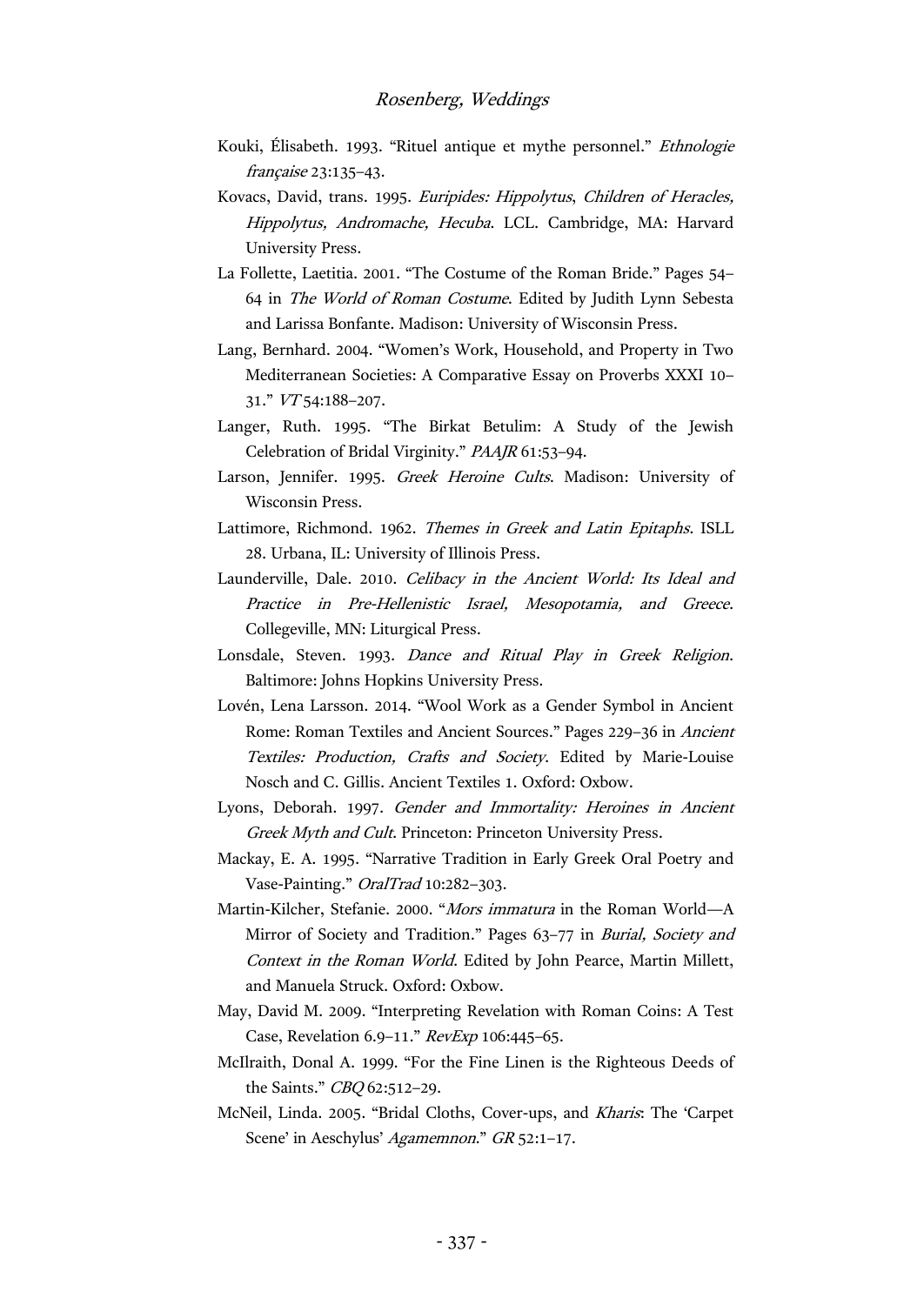- Miller, Kevin E. 1998. "The Nuptial Eschatology of Revelation 19–20." CBQ 60:301–18.
- Moore, Stephen D. 1995. "The Beatific Vision as a Posing Exhibition: Revelation's Hypermasculine Deity." JSNT 60:27–55.
- Morgan, J. R., trans. 2004. Longus: Daphnis and Chloe. Oxford: Aris & Phillips.
- Noy, David. 2005. Jewish Inscriptions of Western Europe. 2 vols. Cambridge: Cambridge University Press.
- Nwachukwu, Oliver O. 2005. Beyond Vengeance and Protest: A Reflection on the Macarisms in Revelation. StBibLit 71. New York: Lang.
- Oakley, John Howard, and Rebecca H. Sinos. 1995. The Wedding in Ancient Athens. Madison: University of Wisconsin Press.
- Ormand, Kirk. 1999. Exchange and the Maiden: Marriage in Sophoclean Tragedy. Austin: University of Texas Press.
- Paton, W. R., trans. 1916–1919. The Greek Anthology. 5 vols. LCL. Cambridge, MA: Harvard University Press.
- Peleg, Yaron. 2005. "Love at First Sight?: David, Jonathan, and the Biblical Politics of Gender." *JSOT* 30:171-89.
- Peskowitz, Miriam. 2001. "Domesticity and the Spindle." Pages 118–34 in Families and Family Relationships as Represented in Early Judaisms and Early Christianities: Texts and Fictions. Edited by J. W. van Henten and Athalya Brenner. STAR 2. Leiden: Deo.
- Rehm, Rush. 1994. Marriage to Death: The Conflation of Wedding and Funeral Rituals in Greek Tragedy. Princeton: Princeton University Press.
- Roselli, David Kawalko. 2007. "Gender, Class and Ideology: The Social Function of Virgin Sacrifice in Euripides' Children of Herakles." ClAnt 26:81–169.
- Rosenmeyer, Patricia C. 2004. "Girls at Play in Early Greek Poetry." AJP 125:163–78.
- Rowe, Jonathan. 2009. "Is Jonathan Really David's 'Wife'?: A Response to Yaron Peleg." *JSOT* 34:183-93.
- Satlow, Michael. 2001a. Jewish Marriage in Antiquity. Princeton: Princeton University Press.
- ———. 2001b. "The Metaphor of Marriage in Early Judaism." Pages 13–42 in Families and Family Relationships as Represented in Early Judaisms and Early Christianities: Texts and Fictions. Edited by J. W. van Henten and Athalya Brenner. STAR 2. Leiden: Deo.
- Schear, Leslie. 1984. "Semonides Fr. 7: Wives and Their Husbands." EMC 28:39–49.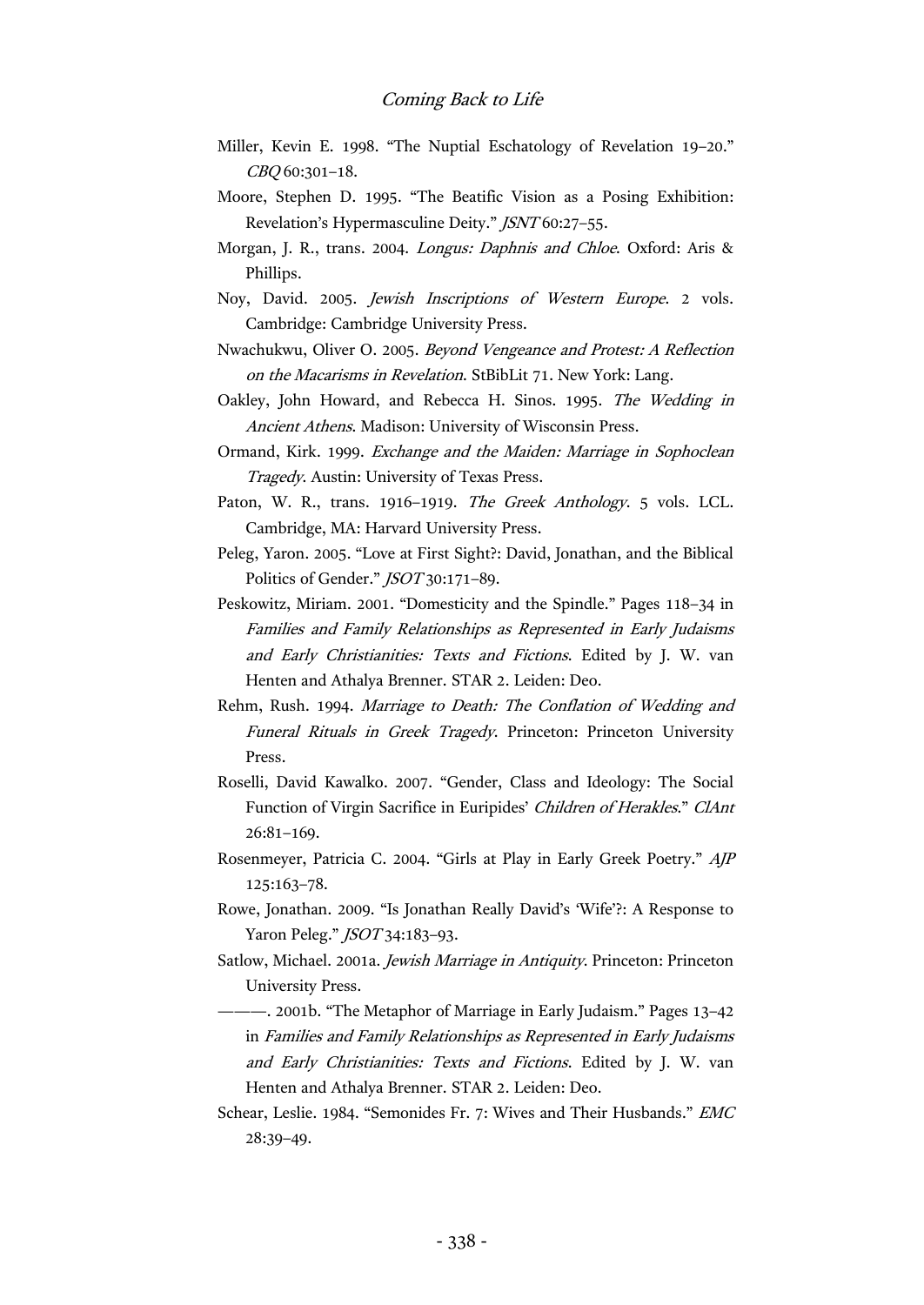- Scheid, John, and Jesper Svenbro. 1996. The Craft of Zeus: Myths of Weaving and Fabric. Translated by Carol Volk. RevAnt 9. Cambridge, MA: Harvard University Press.
- Seaford, Richard. 1987. "The Tragic Wedding." *JHS* 107:106-30.
- Sgourou, Marina, and Anagnostis P. Aelarakis. 2001. "Jewellery from Thasian Graves." ABSA 96:327–64.
- Sissa, Giulia. 1990. Greek Virginity. Translated by A. Goldhammer. RevAnt 3. Cambridge, MA: Harvard University Press.
- Smalley, Stephen S. 2005. The Revelation to John: A Commentary on the Greek Text of the Apocalypse. Downers Grove, IL: InterVarsity Press.
- Smith, Amy C. 2005. "The Politics of Weddings at Athens: An Iconographic Assessment." LICS 4:1–32.
- Spaeth, Barbette Stanley. 1996. The Roman Goddess Ceres. Austin: University of Texas Press.
- Steinrück, Martin. 2008. The Suitors in the Odyssey: The Clash between Homer and Archilochus. HermC 2. New York: Lang.
- Strömberg, Agneta. 1993. Male or Female? A Methodological Study of Grave Gifts as Sex-Indicators in Iron Age Burials from Athens. SMAL 123. Jonsered: Åström.
- Tavo, Felise. 2006. Woman, Mother and Bride: An Exegetical Investigation into the "Ecclesial" Notions of the Apocalypse. BTS 3. Louvain: Peeters.
- Thompson, John L. 2001. Writing the Wrongs: Women of the Old Testament among Biblical Commentators from Philo through the Reformation. Oxford: Oxford University Press.
- Too, Yun Lee. 1997. "Alcman's Parthenion: The Maidens Dance the City." QUCC 56:7–29.
- Turcan, Robert. 2000. Mithra et le mithriacisme. 2nd ed. Histoire 24. Paris: Les Belles Lettres.
- Vérilhac, Anne-Marie, and Claude Vial. 1998. Le mariage grec du Vie siècle av. J.C. à l'époque d'Auguste. BCHSup 32. Athens: École Française d'Athènes.
- White, Robert J., trans. 1990. Artemidorus: The Interpretation of Dreams (Oneirocritica). 2nd ed. Torrance, CA: Original Books.
- Winiarski, Catherine E. 2006. "Adultery, Idolatry, and the Subject of Monotheism." RL 38:41–63.
- Wyles, Rosie. 2011. Costume in Greek Tragedy. Bristol: Bristol Classical Press.
- Yarbro Collins, Adela. 1980. "Revelation 18: Taunt-Song or Dirge?" Pages 185–204 in L'Apocalypse johannique et l'Apocalyptique dans le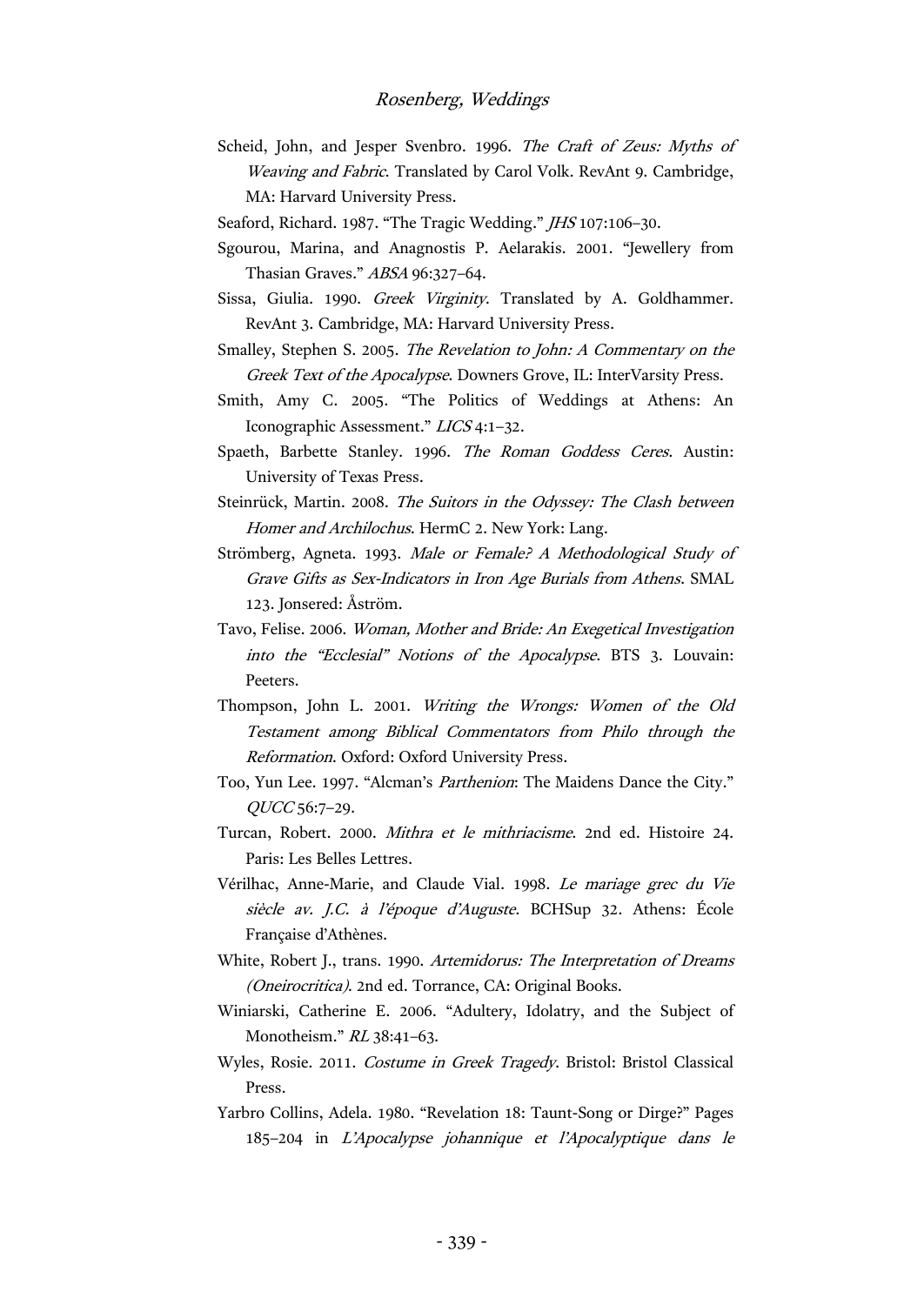Nouveau Testament. Edited by Jan Lambrecht and George R. Beasley-Murray. Leuven: Leuven University Press.

- Zeitlin, Froma I. 1996. Playing the Other: Gender and Society in Classical Greek Literature. Chicago: University of Chicago Press.
- Zimmerman, Ruben. 2003. "Nuptial Imagery in the Revelation of John." Bib 84:153–83.

#### Embedded Online Works:

Berlin-Brandenburgische Akademie der Wissenschaften, ed. 1877–. Inscriptiones graecae. Berlin. Inscriptions online at Searchable Greek Inscriptions. The Packard Humanities Institute. Cornell University and Ohio State University.

[epigraphy.packhum.org.](http://epigraphy.packhum.org/)

Bernand, Étienne, ed. 1969. Inscriptions métriques de l'Égypte grécoromaine: Recherches sur la poésie épigrammatique des Grecs en Égypte. ALUB 98. Paris. Inscriptions online at Searchable Greek Inscriptions. The Packard Humanities Institute. Cornell University and Ohio State University.

[epigraphy.packhum.org.](http://epigraphy.packhum.org/)

- Brooks, E. W., trans. 1918. Joseph and Asenath: The Confession and Prayer of Asenath, Daughter of Pentephres the Priest. London: SPCK. [archive.org/stream/josephasenathcon00broo.](https://archive.org/stream/josephasenathcon00broo)
- Elliger, K., and W. Rudolph, eds. 1983. Biblia Hebraica Stuttgartensia. Stuttgart: Deutsche Bibelgesellschaft. [www.academic-bible.com/en/online-bibles/biblia-hebraica](http://www.academic-bible.com/en/online-bibles/biblia-hebraica-stuttgartensia-bhs)[stuttgartensia-bhs.](http://www.academic-bible.com/en/online-bibles/biblia-hebraica-stuttgartensia-bhs)
- French, D. H., ed. 2004. The Inscriptions of Sinope. IK 64. Bonn: Habelt. Inscriptions online at Searchable Greek Inscriptions. The Packard Humanities Institute. Cornell University and Ohio State University. [epigraphy.packhum.org.](http://epigraphy.packhum.org/)
- Gaselee, S., trans. 1917. Achilles Tatius: Leucippe and Clitophon. LCL. Cambridge, MA: Harvard University Press. [archive.org/stream/achillestatiuswi00achiuoft.](https://archive.org/stream/achillestatiuswi00achiuoft)
- Hercher, Rudolf, ed. 1864. Artemidori Daldiani Onirocriticon libri V. Leipzig: Teubner. [catalog.hathitrust.org/Record/011618349.](https://catalog.hathitrust.org/Record/011618349)
- Jones, W. H. S., Henry A. Ormerod, and R. E. Wycherley, trans. 1918– 1935. Pausanias: Description of Greece. 5 vols. LCL. London: Heinemann.

Vol. 1: [catalog.hathitrust.org/Record/100499933.](https://catalog.hathitrust.org/Record/100499933)